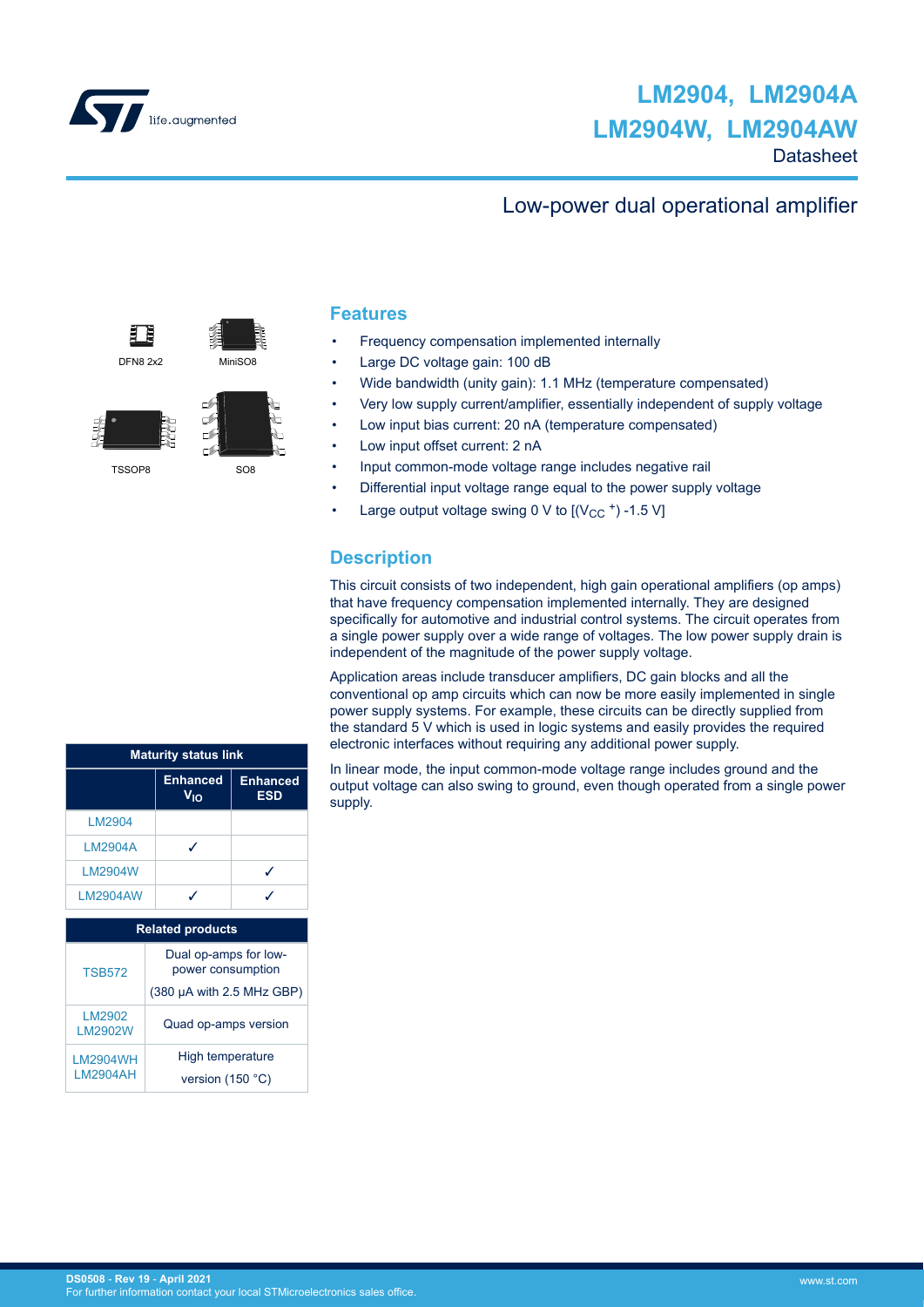# **1 Schematic diagram**









<span id="page-1-0"></span>ST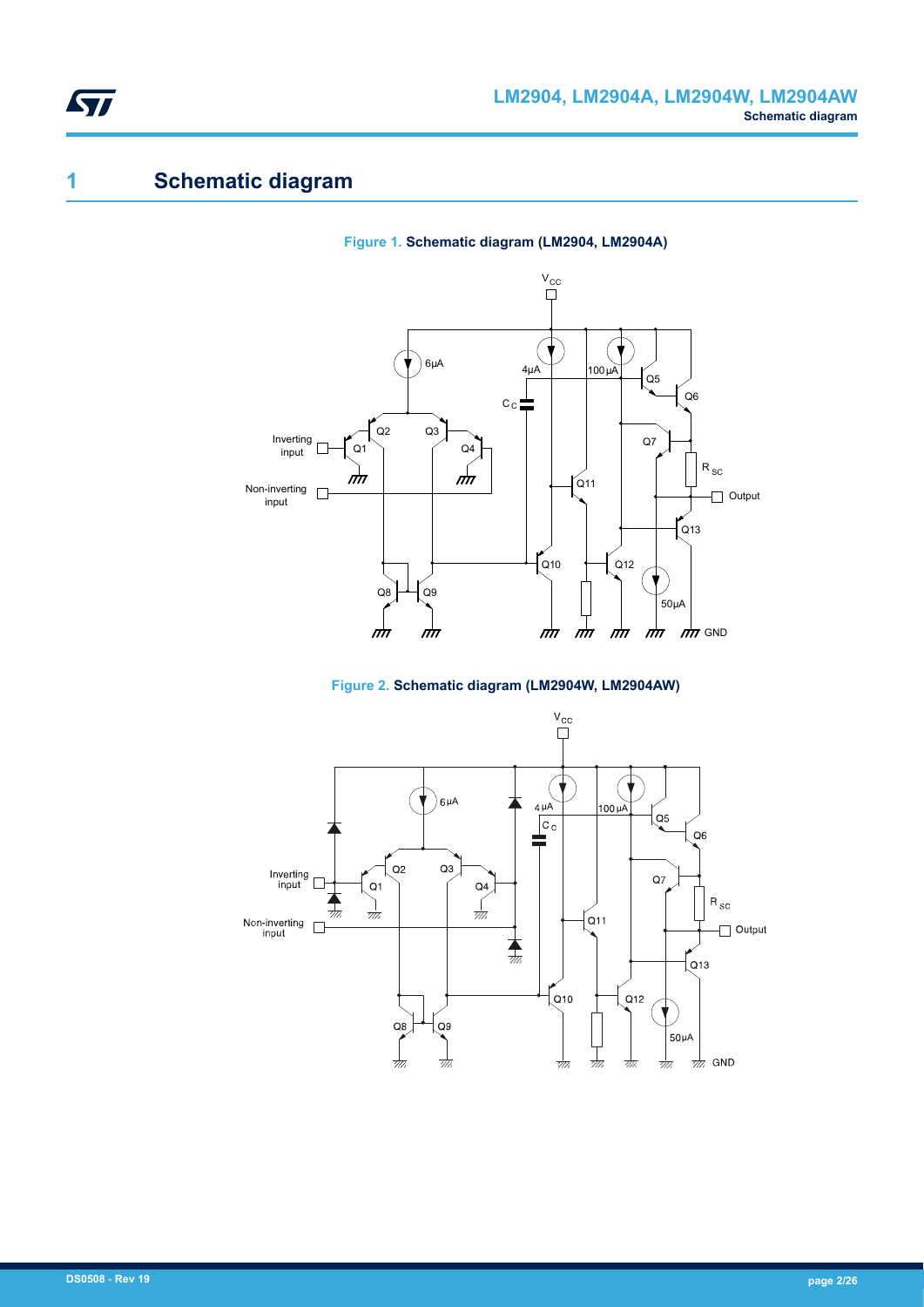# <span id="page-2-0"></span>**2 Package pin connections**

**Figure 3. DFN8 2x2 package pin connections (top view)**



1. The exposed pad of the DFN8 2x2 can be connected to (VCC-) or left floating.



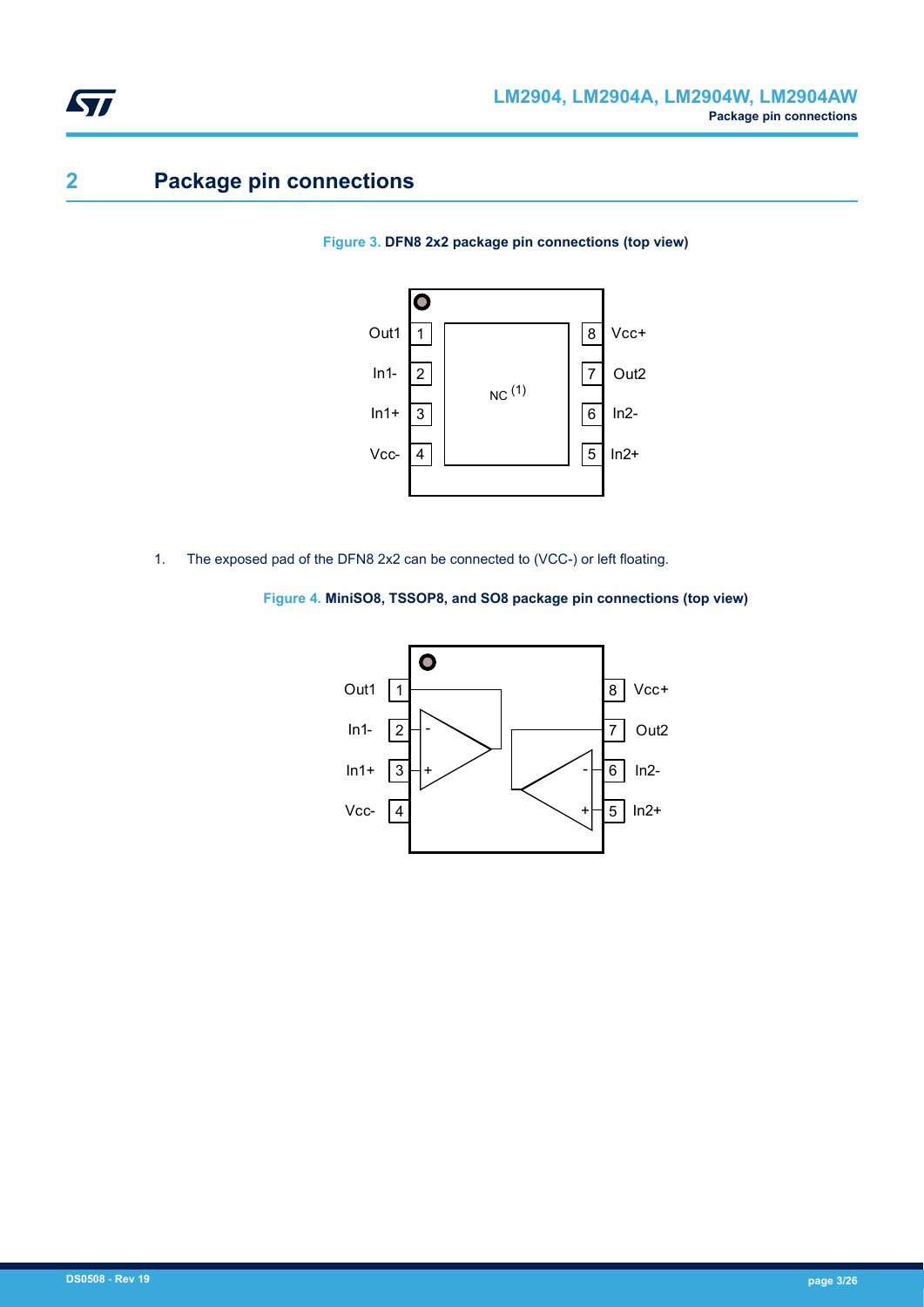<span id="page-3-0"></span>

# **3 Absolute maximum ratings and operating conditions**

| <b>Symbol</b>     | <b>Parameter</b>                                                                    | <b>Value</b>                        | <b>Unit</b>                         |              |
|-------------------|-------------------------------------------------------------------------------------|-------------------------------------|-------------------------------------|--------------|
| $V_{CC}$          | Supply voltage (1)                                                                  |                                     | $±16$ or 32                         |              |
| $V_{id}$          | Differential input voltage (LM2904, LM2904A) (2)                                    | ±32                                 |                                     |              |
|                   | Differential input voltage (LM2904W, LM2904AW) (2)                                  |                                     | -0.3 to $V_{CC}$ +0.3               | $\vee$       |
| $V_{in}$          | Input voltage (LM2904, LM2904A)                                                     |                                     | $-0.3$ to 32                        |              |
|                   | Input voltage (LM2904W, LM2904AW)                                                   |                                     | -0.3 to $V_{CC}$ +0.3               |              |
|                   | Output short-circuit duration (3)                                                   |                                     | Infinite                            | s            |
|                   | Input current : $V_{in}$ driven negative                                            |                                     | 5 mA in DC or 50 mA in AC,          |              |
|                   |                                                                                     |                                     | (duty cycle = $10 \%$ , T = $1 s$ ) |              |
| $I_{in}$          | Input current : $V_{in}$ driven positive above $V_{CC}$ + 0.3 V (LM2904W, LM2904AW) |                                     | 5 mA in DC or 50 mA in AC.          | mA           |
|                   |                                                                                     | (duty cycle = $10 \%$ , T = $1 s$ ) |                                     |              |
|                   | Input current : $V_{in}$ driven positive above 32 V (5)                             | 0.4                                 |                                     |              |
| T <sub>oper</sub> | Operating free-air temperature range                                                |                                     | -40 to 125                          |              |
| $T_{\text{stg}}$  | Storage temperature range                                                           |                                     | $-65$ to $150$                      | $^{\circ}$ C |
| $T_{\rm i}$       | Maximum junction temperature                                                        | 150                                 |                                     |              |
|                   |                                                                                     | <b>DFN8 2x2</b>                     | 57                                  |              |
| $R_{thja}$        | Thermal resistance junction to ambient $(6)$                                        | MiniSO8                             | 190                                 |              |
|                   |                                                                                     | TSSOP8                              | 120                                 |              |
|                   |                                                                                     | SO <sub>8</sub>                     | 125                                 | °C/W         |
|                   |                                                                                     | MiniSO8                             | 39                                  |              |
| $R_{thic}$        | Thermal resistance junction to case (6)                                             | <b>TSSOP8</b>                       | 37                                  |              |
|                   |                                                                                     | 40                                  |                                     |              |
|                   | HBM: human body model (LM2904, LM2904A) (7)                                         | 300                                 |                                     |              |
| <b>ESD</b>        | HBM: human body model (LM2904W, LM2904AW) (7)                                       |                                     | 2000                                | $\vee$       |
|                   | MM: machine model (8)                                                               |                                     | 200                                 |              |
|                   | CDM: charged device model (9)                                                       |                                     | 1.5                                 | kV           |

#### **Table 1. Absolute maximum ratings**

*1. All voltage values, except differential voltage are with respect to network ground terminal.*

*2. Differential voltages are the non-inverting input terminal with respect to the inverting input terminal.*

- *3. Short-circuits from the output to VCC can cause excessive heating if (Vcc <sup>+</sup>) > 15 V. The maximum output current is approximately 40 mA, independent of the magnitude of VCC. Destructive dissipation can result from simultaneous short-circuits on all amplifiers.*
- *4. This input current only exists when the voltage at any of the input leads is driven negative. It is due to the collector-base junction of the input PNP transistor becoming forward-biased and thereby acting as an input diode clamp. In addition to this diode action, there is NPN parasitic action on the IC chip. This transistor action can cause the output voltages of the op amps to go to the VCC voltage level (or to ground for a large overdrive) for the time during which an input is driven negative. This is not destructive and normal output is restored for input voltages above -0.3 V.*
- *5. The junction base/substrate of the input PNP transistor polarized in reverse must be protected by a resistor in series with the inputs to limit the input current to 400 μA max (R = (V<sub>in</sub> - 32 V)/400 μA).*
- *6. Short-circuits can cause excessive heating and destructive dissipation. Values are typical.*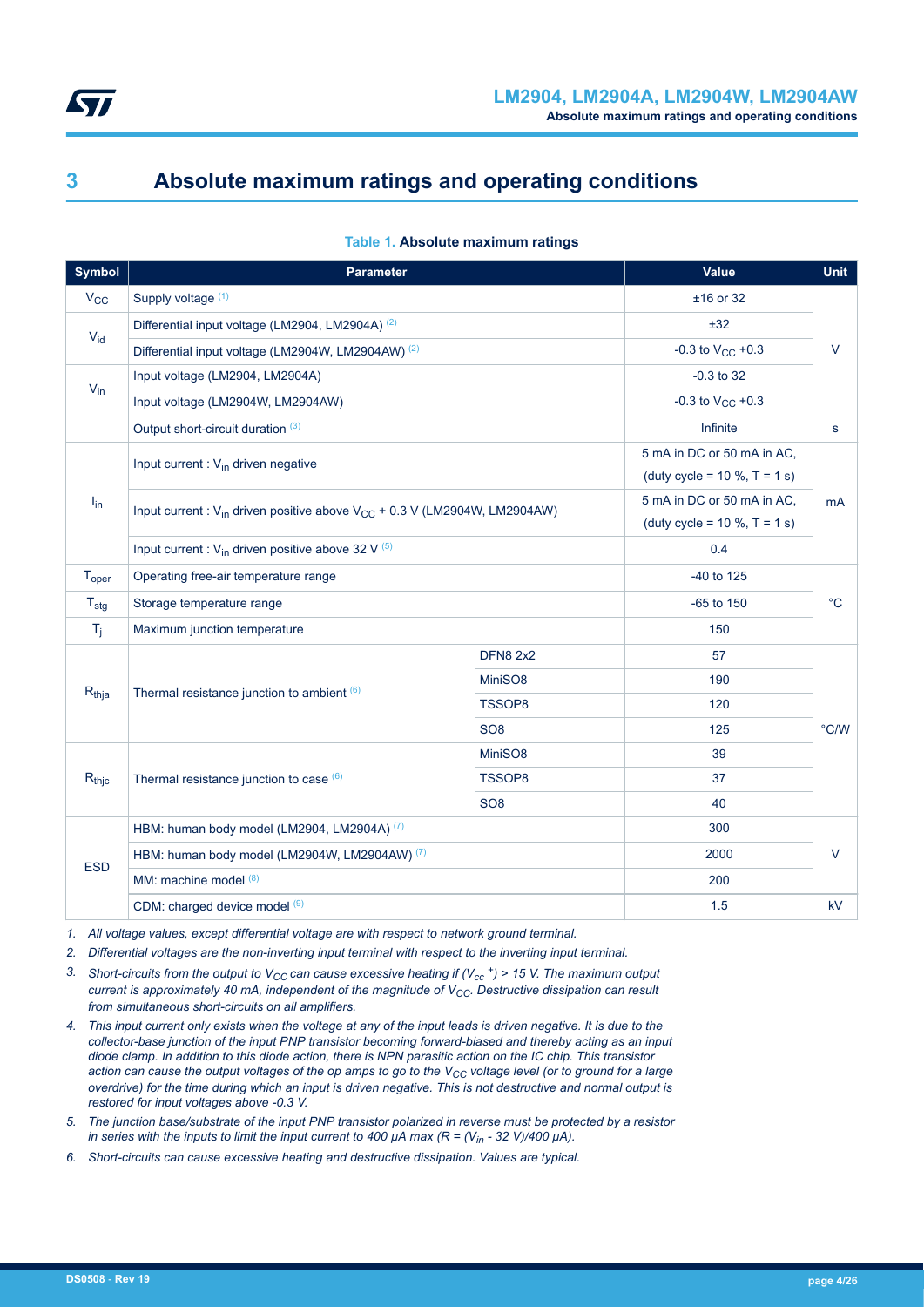<span id="page-4-0"></span>

- *7. Human body model: a 100 pF capacitor is charged to the specified voltage, then discharged through a 1.5 kΩ resistor between two pins of the device. This is done for all couples of connected pin combinations while the other pins are floating.*
- *8. Machine model: a 200 pF capacitor is charged to the specified voltage, then discharged directly between two pins of the device with no external series resistor (internal resistor < 5 Ω). This is done for all couples of connected pin combinations while the other pins are floating.*
- *9. Charged device model: all pins and the package are charged together to the specified voltage and then discharged directly to the ground through only one pin. This is done for all pins.*

#### **Table 2. Operating conditions**

| <b>Symbol</b> | <b>Parameter</b>                                                    | Value                       | <b>Unit</b> |
|---------------|---------------------------------------------------------------------|-----------------------------|-------------|
| $V_{\rm CC}$  | Supply voltage                                                      | 3 to 30                     |             |
|               | Common mode input voltage range $T_{amb}$ = 25 °C                   | $V_{CC}$ to $V_{CC+}$ - 1.5 |             |
| $V_{icm}$     | Common mode input voltage range $T_{min} \leq T_{amb} \leq T_{max}$ | $V_{CC}$ to $V_{CC+}$ - 2   |             |
| l oper        | Operating free-air temperature range                                | $-40$ to 125                | $^{\circ}C$ |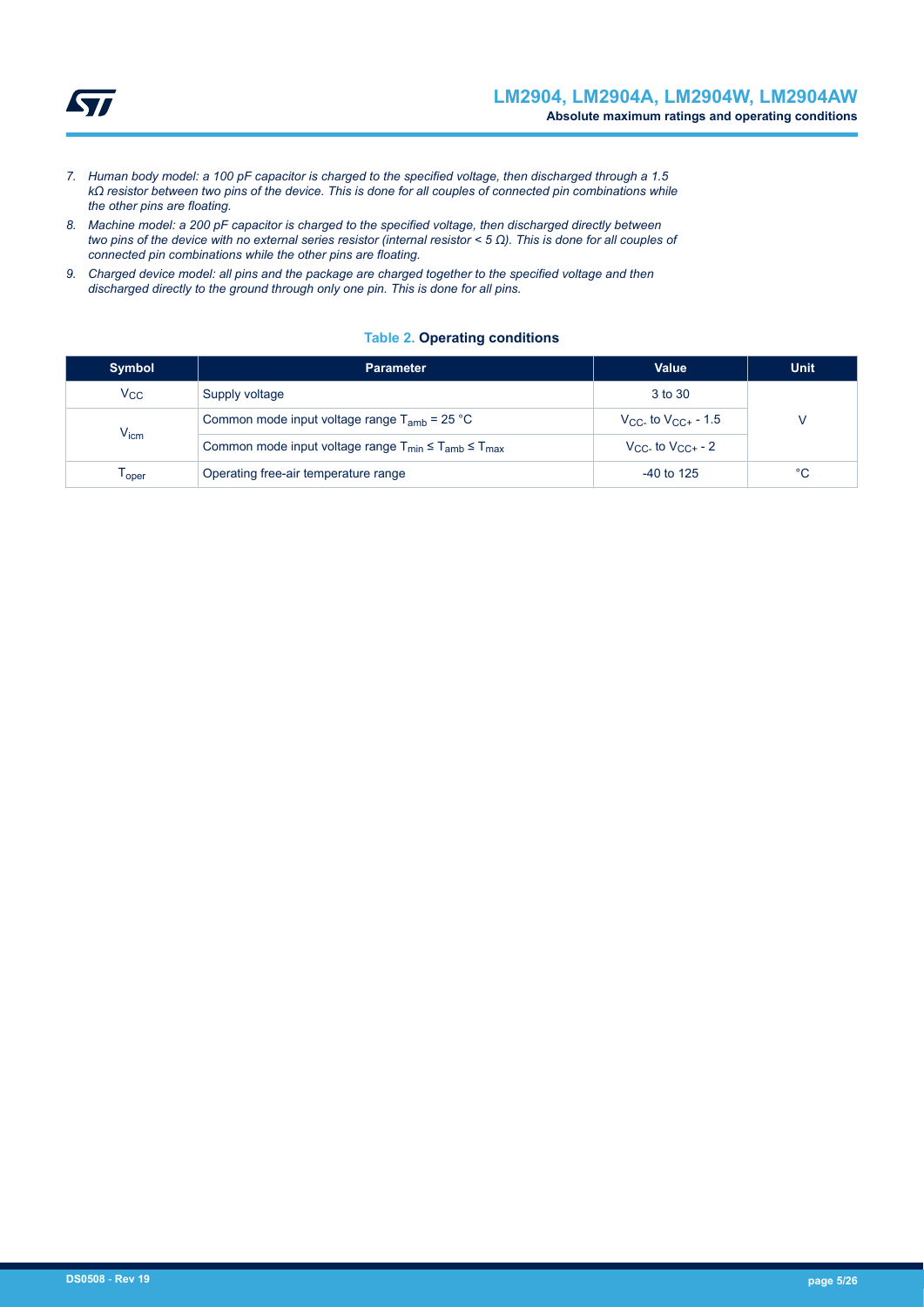<span id="page-5-0"></span>

### **4 Electrical characteristics**

## **Table 3. VCC <sup>+</sup> = 5 V, VCC- = ground, VO = 1.4 V, RL connected to GND, Tamb = 25 °C (unless otherwise specified)**

| <b>Symbol</b>            | <b>Parameter</b>                                                                                               | Min.            | Typ.           | Max.           | <b>Unit</b> |  |  |
|--------------------------|----------------------------------------------------------------------------------------------------------------|-----------------|----------------|----------------|-------------|--|--|
|                          | Input offset voltage, T <sub>amb</sub> = 25 °C, LM2904, LM2904W (1)                                            |                 | $\overline{2}$ | $\overline{7}$ |             |  |  |
|                          | Input offset voltage, $T_{amb}$ = 25 °C, LM2904A, LM2904AW $(1)$                                               |                 | 1              | 2              |             |  |  |
| $V_{i0}$                 | Input offset voltage, $T_{min} \leq T_{amb} \leq T_{max}$ , LM2904, LM2904W (1)                                |                 |                | 9              | mV          |  |  |
|                          | Input offset voltage, $T_{min} \leq T_{amb} \leq T_{max}$ , LM2904A, LM2904AW (1)                              |                 |                | 4              |             |  |  |
| $\Delta V_{io}/\Delta T$ | Input offset voltage drift                                                                                     |                 | $\mathbf{7}$   | 30             | $\mu$ V/°C  |  |  |
|                          | Input offset current, $T_{amb}$ = 25 °C                                                                        |                 | 2              | 30             |             |  |  |
| $I_{\text{io}}$          | Input offset current, $T_{min} \leq T_{amb} \leq T_{max}$                                                      |                 |                | 40             | nA          |  |  |
| $\Delta I_{io}/\Delta T$ | Input offset current drift                                                                                     |                 | 10             | 300            | pA/°C       |  |  |
|                          | Input bias current, $T_{amb}$ = 25 °C $(2)$                                                                    |                 | 20             | 150            |             |  |  |
| $I_{ib}$                 | Input bias current, $T_{min} \leq T_{amb} \leq T_{max}$ <sup>(2)</sup>                                         |                 |                | 200            | nA          |  |  |
|                          | Large signal voltage gain, $V_{CC}$ + = 15 V, R <sub>L</sub> = 2 k $\Omega$ ,                                  |                 |                |                |             |  |  |
|                          | $V_0$ = 1.4 V to 11.4 V, T <sub>amb</sub> = 25 °C                                                              | 50              | 100            |                |             |  |  |
| $A_{vd}$                 | Large signal voltage gain, $V_{CC}$ + = 15 V, R <sub>L</sub> = 2 k $\Omega$ ,                                  | 25              |                |                | V/mV        |  |  |
|                          | $V_0$ = 1.4 V to 11.4 V, $T_{min} \le T_{amb} \le T_{max}$                                                     |                 |                |                |             |  |  |
|                          | Supply voltage rejection ratio, $V_{CC}$ + = 5 V to 30 V, $V_{icm}$ = 0 V,                                     | 65              | 100            |                |             |  |  |
| <b>SVR</b>               | $T_{amb}$ = 25 °C                                                                                              |                 |                |                | dB          |  |  |
|                          | Supply voltage rejection ratio, $V_{CC}$ + = 5 V to 30 V, $V_{icm}$ = 0 V,                                     | 65              |                |                |             |  |  |
|                          | $T_{min} \leq T_{amb} \leq T_{max}$                                                                            |                 |                |                |             |  |  |
|                          | Supply current, all amp, no load, $T_{amb}$ = 25 °C, V <sub>CC</sub> $+$ = 5 V                                 |                 | 0.7            | 1.2            | mA          |  |  |
| $I_{\rm CC}$             | Supply current, all amp, no load, $T_{min} \leq T_{amb} \leq T_{max}$ , $V_{CC}$ + = 30 V                      |                 |                | $\overline{2}$ |             |  |  |
|                          | Common-mode rejection ratio, $V_{CC}$ + = 30 V, $V_{icm}$ = 0 V to 28.5 V,                                     | 70              | 85             |                |             |  |  |
| <b>CMR</b>               | $T_{amb}$ = 25 °C                                                                                              | 60              |                |                | dB          |  |  |
|                          | Common-mode rejection ratio, $V_{CC}$ + = 30 V, $V_{icm}$ = 0 V to 28 V,                                       |                 |                |                |             |  |  |
|                          | $T_{min} \leq T_{amb} \leq T_{max}$                                                                            |                 |                |                |             |  |  |
| $I_{\text{source}}$      | Output short-circuit current, $V_{CC}$ + = 15 V, V <sub>o</sub> = 2 V, V <sub>id</sub> = 1 V                   | 20              | 40             | 60             | mA          |  |  |
|                          | Output sink current, $V_O = 2 V$ , $V_{CC} = 15 V$                                                             | 10              | 20             |                |             |  |  |
| $I_{\text{sink}}$        | Output sink current, $V_O$ = 0.2 V, $V_{CC}$ + = 15 V                                                          | 12 <sup>2</sup> | 50             |                | μA          |  |  |
|                          | High-level output voltage (V <sub>CC</sub> + = 30 V), T <sub>amb</sub> = 25 °C, R <sub>L</sub> = 2 k $\Omega$  | 26              |                |                |             |  |  |
|                          | High-level output voltage ( $V_{CC}$ + = 30 V), $T_{min} \le T_{amb} \le T_{max}$                              | 26              | 27             |                | $\vee$      |  |  |
| $V_{OH}$                 | High-level output voltage (V <sub>CC</sub> + = 30 V), T <sub>amb</sub> = 25 °C, R <sub>L</sub> = 10 k $\Omega$ | 27              |                |                |             |  |  |
|                          | High-level output voltage ( $V_{CC}$ + = 30 V), $T_{min} \leq T_{amb} \leq T_{max}$                            | 27              | 28             |                |             |  |  |
|                          | Low-level output voltage ( $R_L$ = 10 k $\Omega$ ), T <sub>amb</sub> = 25 °C                                   |                 | 5              | 20             |             |  |  |
| $V_{OL}$                 | Low-level output voltage ( $R_L$ = 10 k $\Omega$ ), $T_{min} \leq T_{amb} \leq T_{max}$                        |                 |                | 20             | mV          |  |  |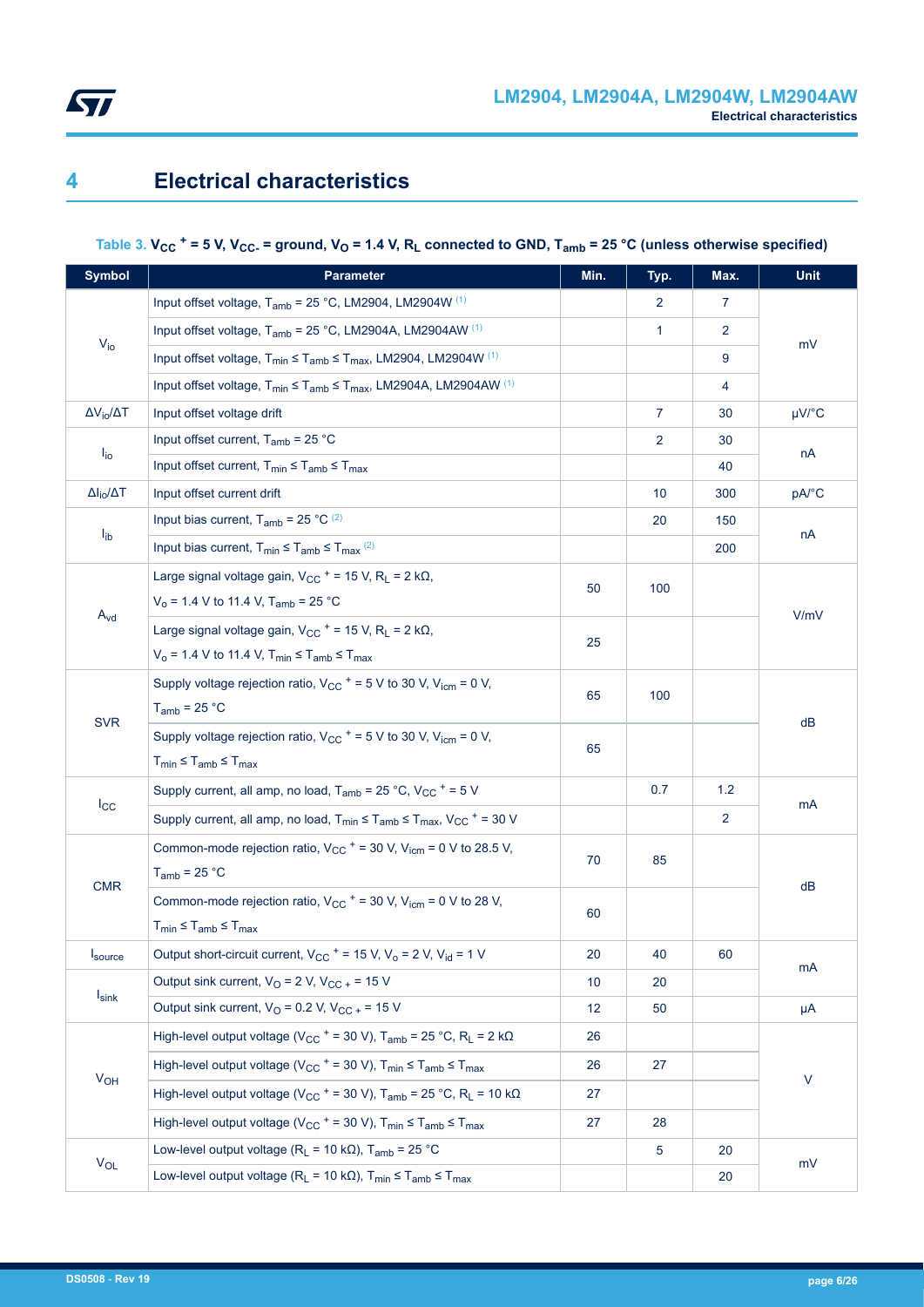<span id="page-6-0"></span>

| <b>Symbol</b>                   | <b>Parameter</b>                                                                                                                                                                             | Min. | Typ. | Max. | <b>Unit</b>    |
|---------------------------------|----------------------------------------------------------------------------------------------------------------------------------------------------------------------------------------------|------|------|------|----------------|
| <b>SR</b>                       | Slew rate, $V_{CC}$ + = 15 V, V <sub>in</sub> = 0.5 to 3 V, R <sub>i</sub> = 2 k $\Omega$ , C <sub>i</sub> = 100 pF,<br>unity gain, $T_{amb}$ = 25 °C                                        |      | 0.6  |      | $V/\mu s$      |
|                                 | Slew rate, $V_{CC}$ + = 15 V, V <sub>in</sub> = 0.5 to 3 V, R <sub>1</sub> = 2 k $\Omega$ , C <sub>1</sub> = 100 pF,<br>unity gain, $T_{\text{min}} \leq T_{\text{amb}} \leq T_{\text{max}}$ | 0.2  |      |      |                |
| <b>GBP</b>                      | Gain bandwidth product, $f = 100$ kHz, $V_{CC}$ + = 30 V, $V_{in}$ = 10 mV,<br>$R_1 = 2 k\Omega$ , $C_1 = 100 pF$                                                                            | 0.7  | 1.1  |      | <b>MHz</b>     |
| <b>THD</b>                      | Total harmonic distortion, $f = 1$ kHz, $A_V = 20$ dB, $R_1 = 2$ k $\Omega$ ,<br>$V_0 = 2 V_{DD}$ , C <sub>L</sub> = 100 pF, V <sub>CC</sub> + = 30 V                                        |      | 0.02 |      | $\%$           |
| $e_n$                           | Equivalent input noise voltage, $f = 1$ kHz, R <sub>S</sub> = 100 $\Omega$ , V <sub>CC</sub> + = 30 V                                                                                        |      | 55   |      | $nV/\sqrt{Hz}$ |
| V <sub>O1</sub> N <sub>O2</sub> | Channel separation, 1 kHz $\leq$ f $\leq$ 20 kHz $^{(3)}$                                                                                                                                    |      | 120  |      | dB             |

*1. VO = 1.4 V, 5 V < VCC <sup>+</sup> < 30 V, 0 V < Vic < (VCC <sup>+</sup>) - 1.5 V*

*2. The direction of the input current is out of the IC. This current is essentially constant as long as the output is not saturated, so there is no change in the loading charge on the input lines.*

*3. Due to the proximity of external components, ensure that the stray capacitance does not cause coupling between these external parts. This can typically be detected at higher frequencies because this type of capacitance increases.*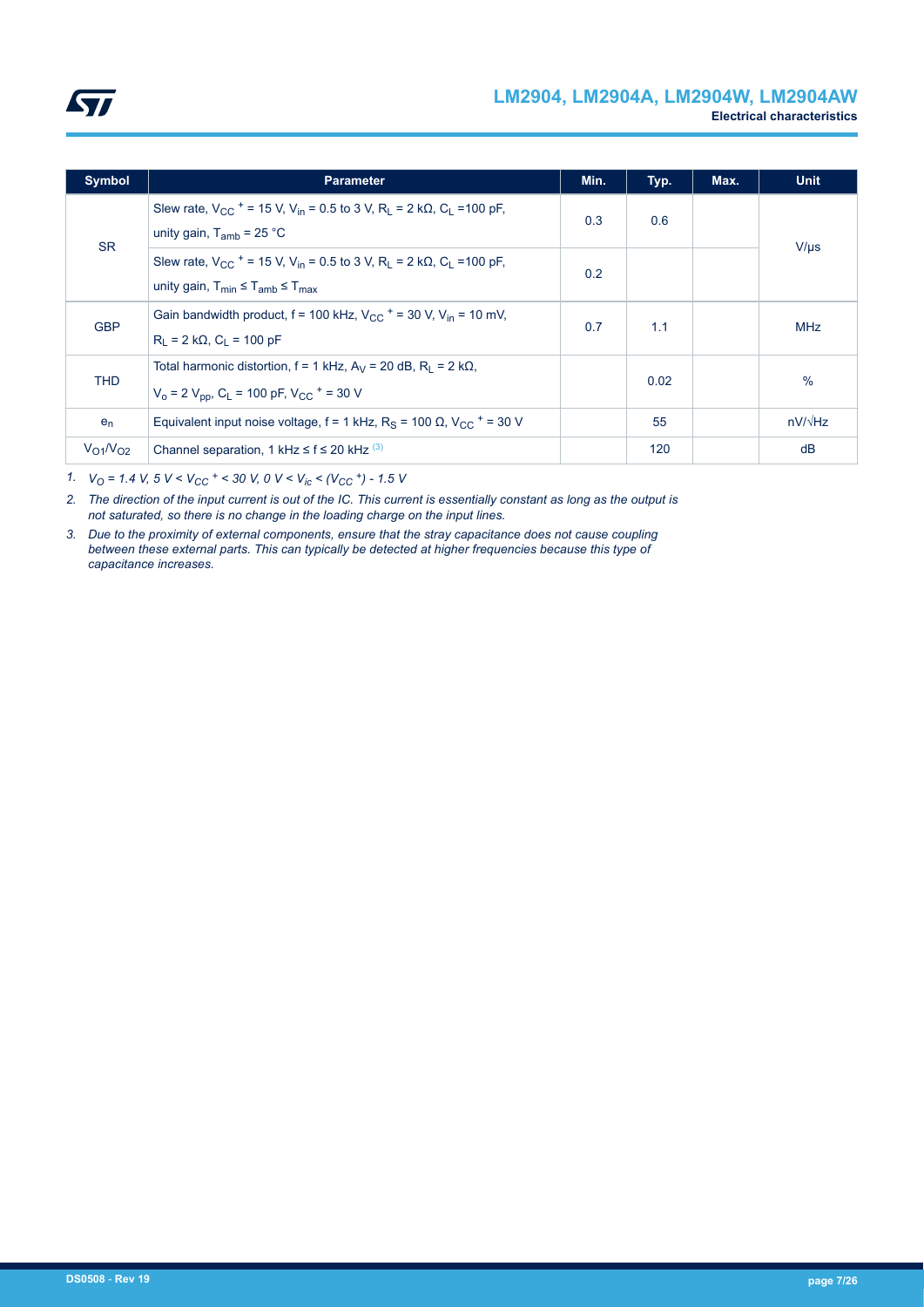<span id="page-7-0"></span>

## **5 Electrical characteristic curves**









**Figure 8. Current sinking output characteristics**



**Figure 10. Current sourcing output characteristics**

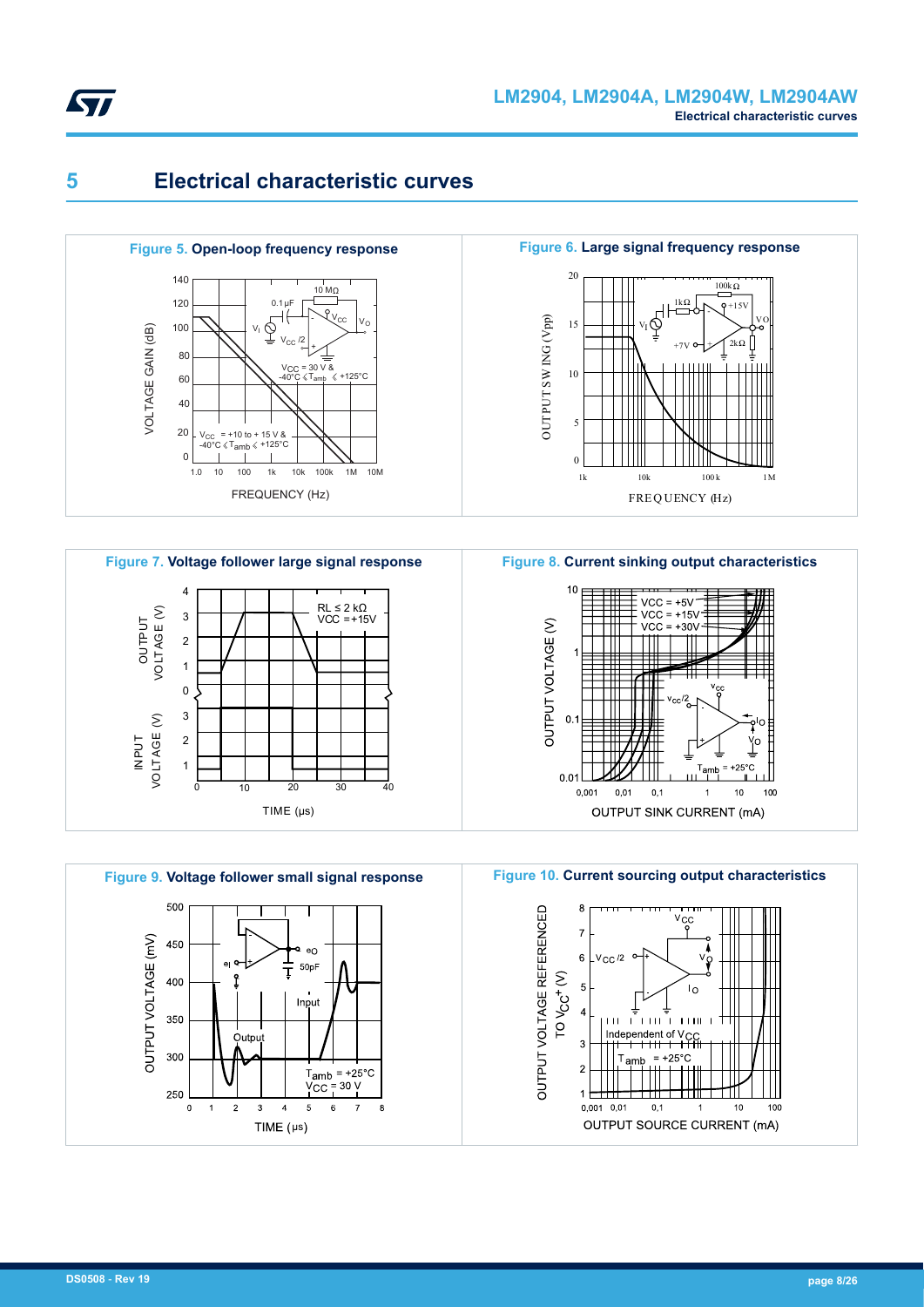<span id="page-8-0"></span>









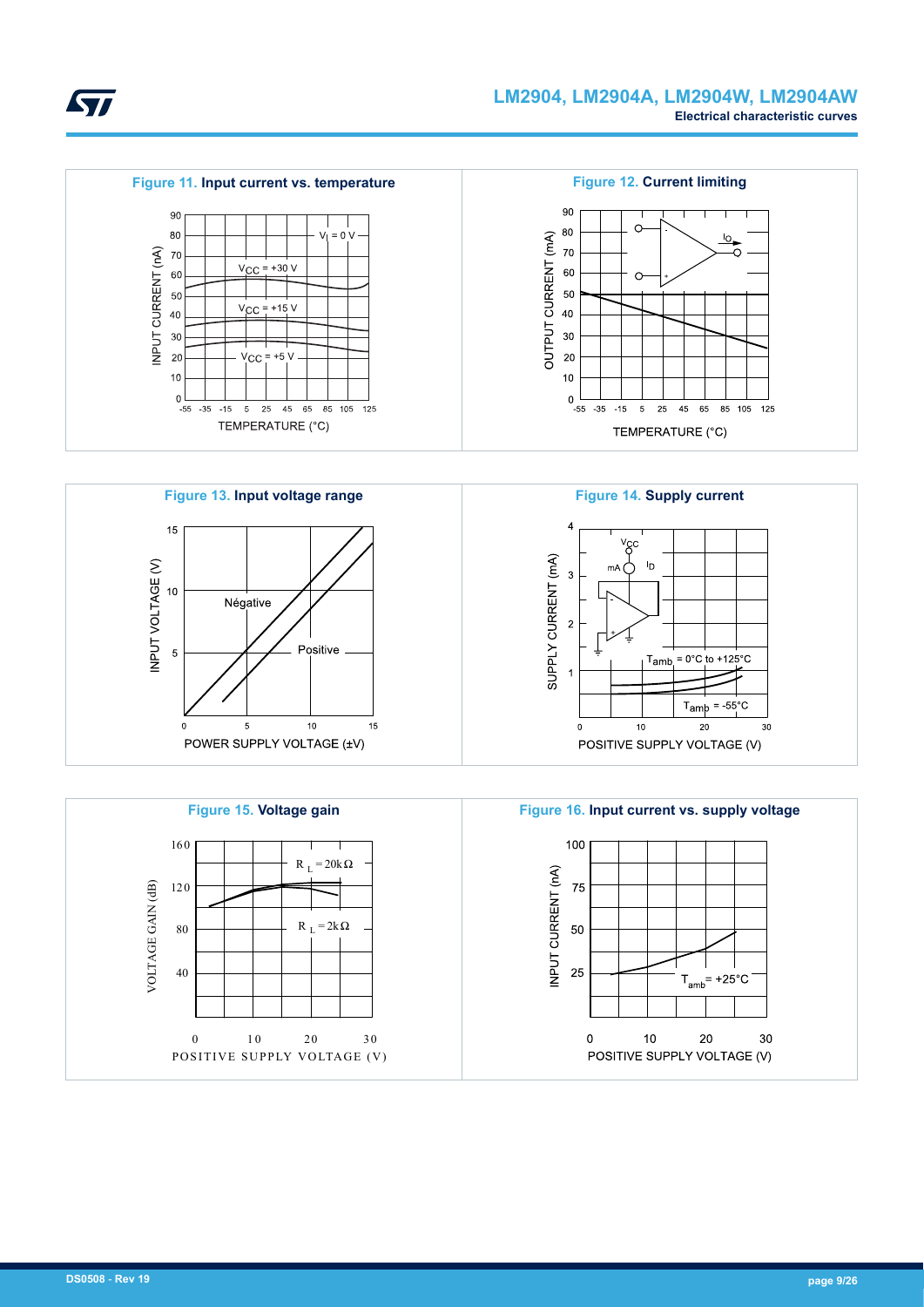<span id="page-9-0"></span>

#### **LM2904, LM2904A, LM2904W, LM2904AW Electrical characteristic curves**

**Figure 17. Gain bandwidth product Figure 18. Power supply rejection ratio** GAIN BANDWIDTH PRODUCT (MHZ) POWER SUPPLY REJECTION RATIO (dB)  $1.5$ 115 1.35 110  $1.2$ SVR 105 1.05 100  $0.9$ 95  $V_{\text{CC}} = \pm 15V$ 0.75 90  $0.6$ 85 0.45 80  $0.3$ 75  $0.15$ 70 65 0<br>-55-35-15 5 25 45 65 85 105 125 60-55-35-15 5 25 45 65 85 105 125 TEMPERATURE (°C) TEMPERATURE (°C)

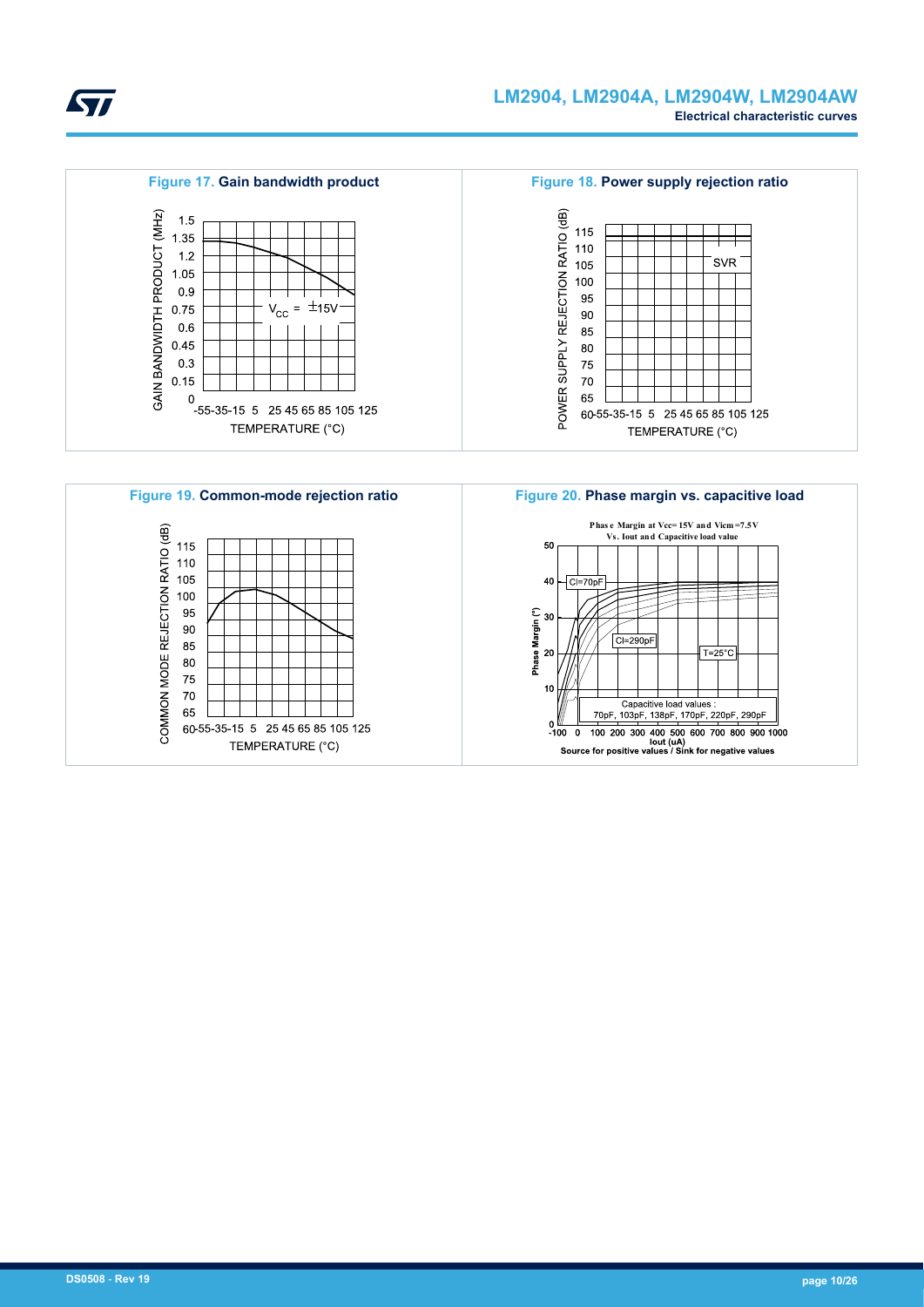<span id="page-10-0"></span>

# **6 Typical single-supply applications**







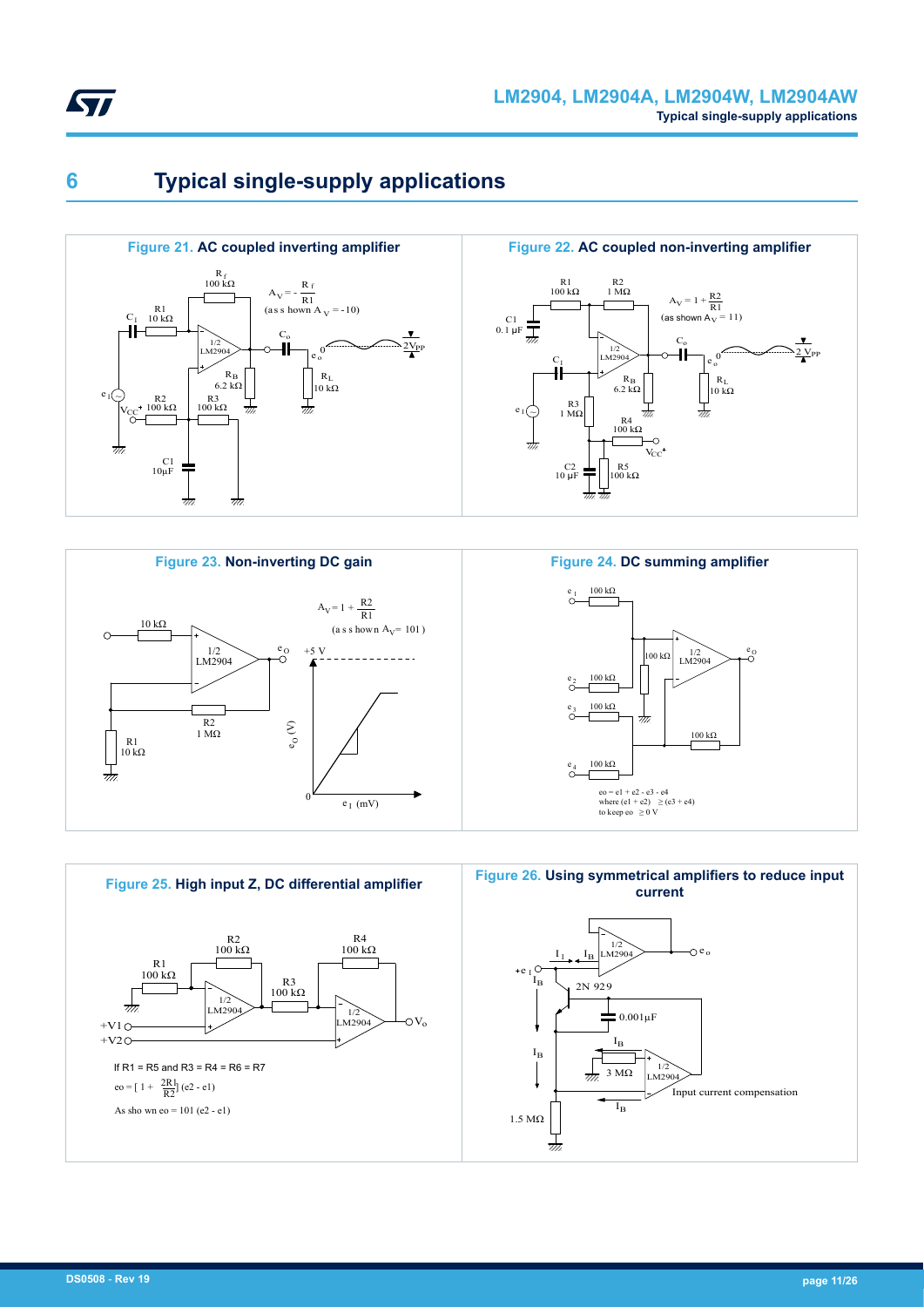<span id="page-11-0"></span>

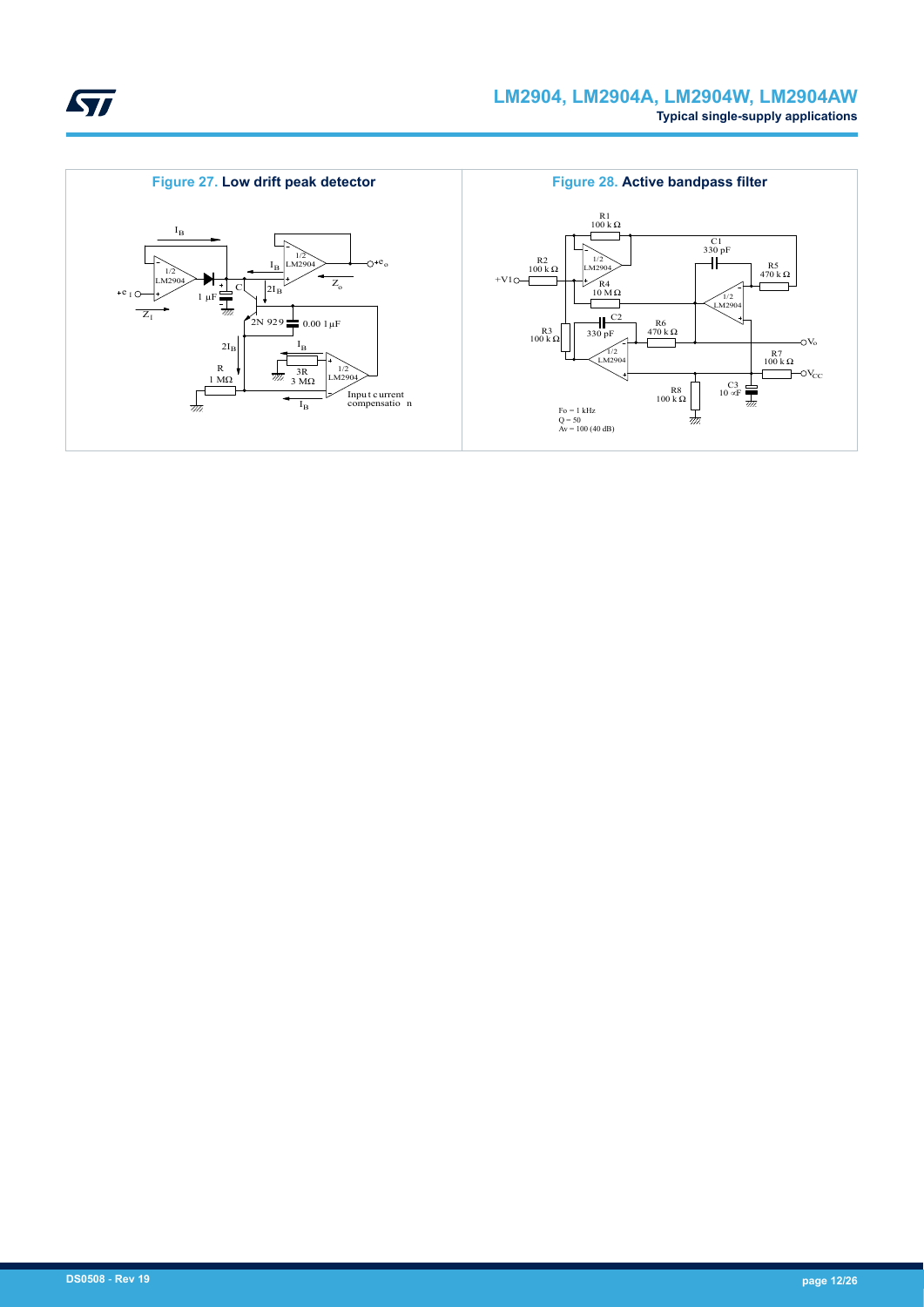### <span id="page-12-0"></span>**7 Macromodel**

An accurate macromodel of the LM2904, LM2904A is available on STMicroelectronics' web site at: *www.st.com* . This model is a trade-off between accuracy and complexity (that is, time simulation) of the LM2904, LM2904A operational amplifier. It emulates the nominal performances of a typical device within the specified operating conditions mentioned in the datasheet. It also helps to validate a design approach and to select the right operational amplifier, *but it does not replace on-board measurements*.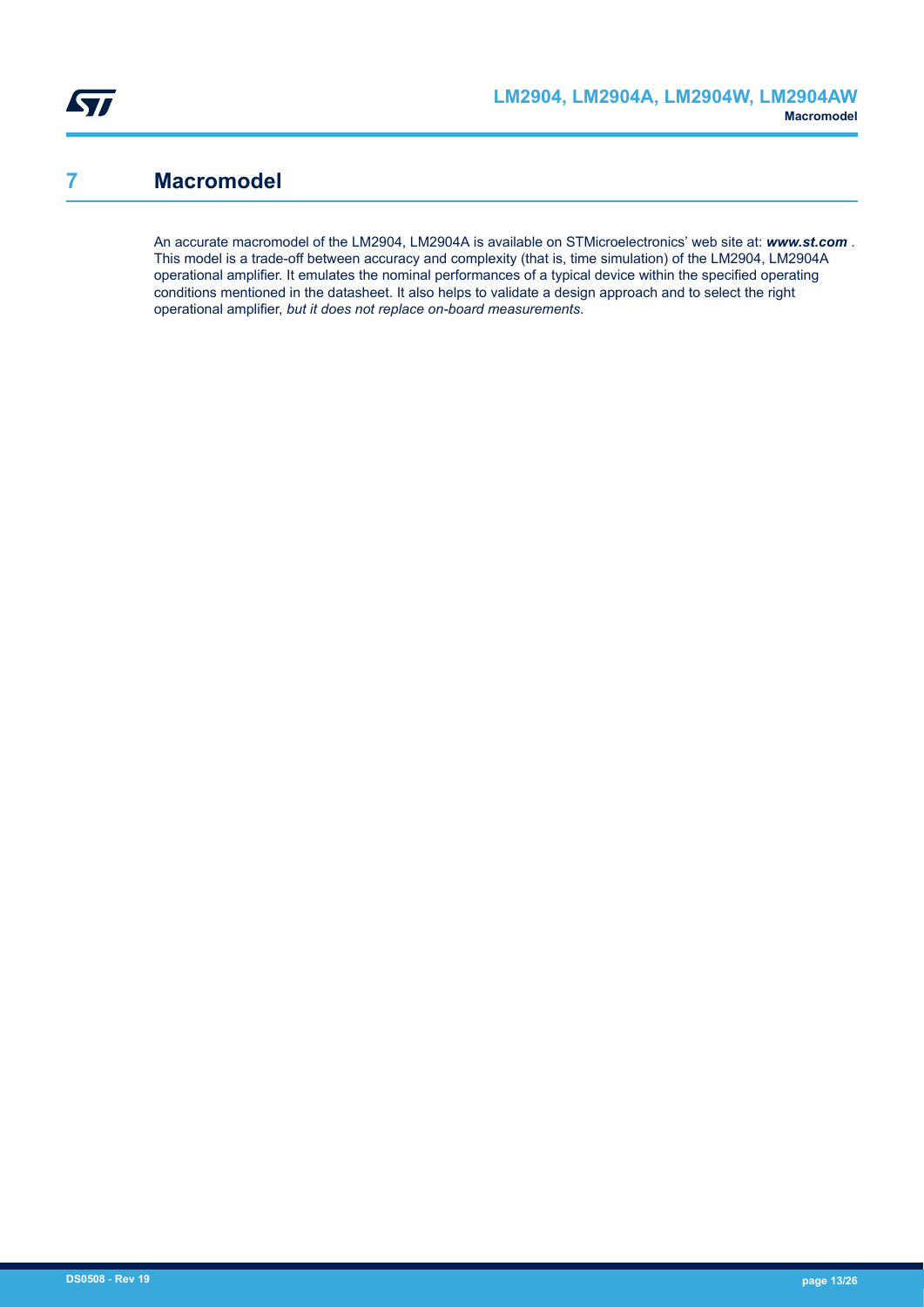<span id="page-13-0"></span>

# **8 Package information**

In order to meet environmental requirements, ST offers these devices in different grades of [ECOPACK](https://www.st.com/ecopack) packages, depending on their level of environmental compliance. ECOPACK specifications, grade definitions and product status are available at: [www.st.com.](http://www.st.com) ECOPACK is an ST trademark.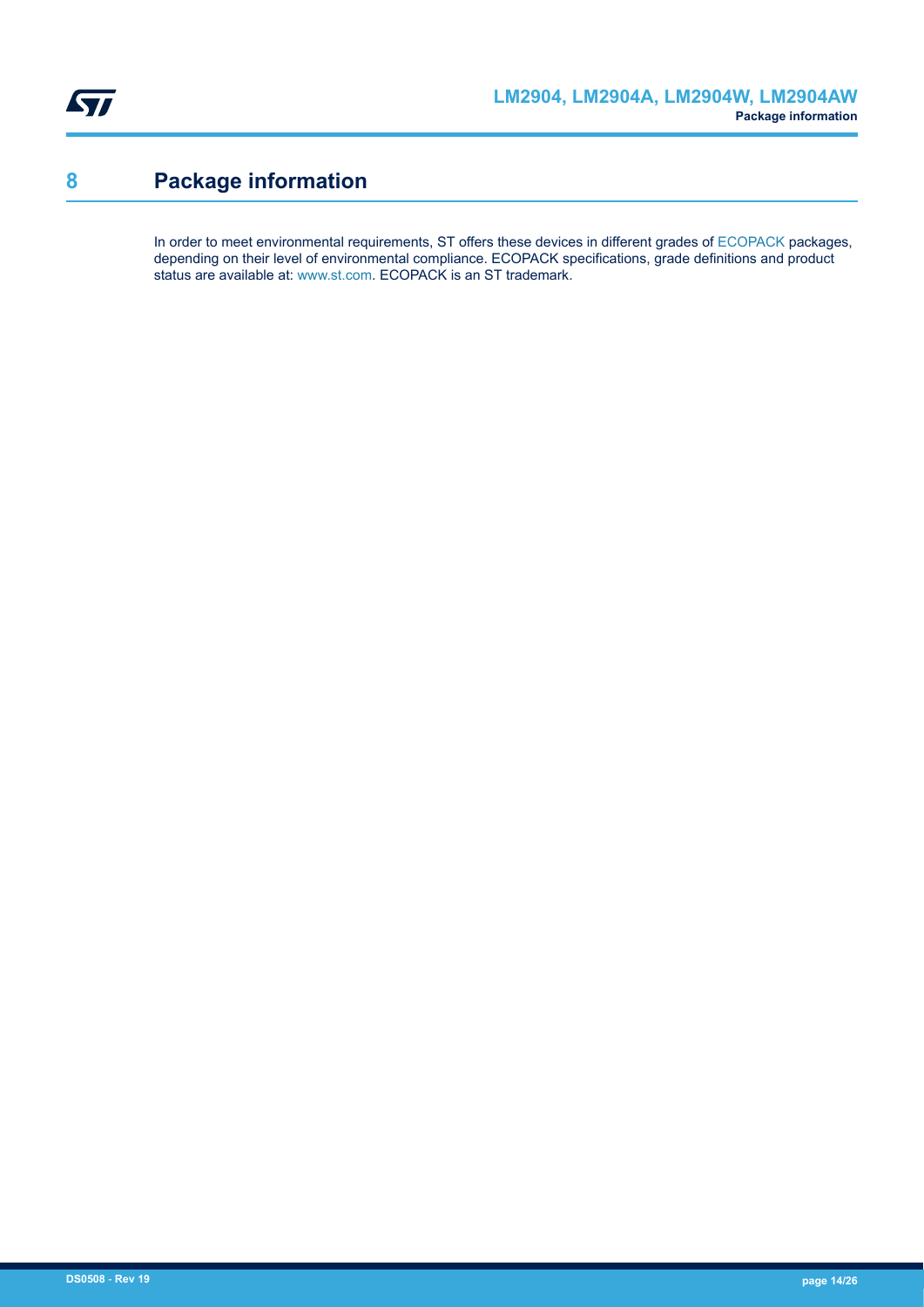### **8.1 DFN8 2 x 2 package information**

#### **Figure 29. DFN8 2 x 2 package outline**



#### **Table 4. DFN8 2 x 2 mechanical data**

|                | <b>Dimensions</b> |                    |       |               |       |       |  |
|----------------|-------------------|--------------------|-------|---------------|-------|-------|--|
| Ref.           |                   | <b>Millimeters</b> |       | <b>Inches</b> |       |       |  |
|                | Min.              | Typ.               | Max.  | Min.          | Typ.  | Max.  |  |
| A              | 0.51              | 0.55               | 0.60  | 0.020         | 0.022 | 0.024 |  |
| A1             |                   |                    | 0.05  |               |       | 0.002 |  |
| A <sub>3</sub> |                   | 0.15               |       |               | 0.006 |       |  |
| b              | 0.18              | 0.25               | 0.30  | 0.007         | 0.010 | 0.012 |  |
| D              | 1.85              | 2.00               | 2.15  | 0.073         | 0.079 | 0.085 |  |
| D <sub>2</sub> | 1.45              | 1.60               | 1.70  | 0.057         | 0.063 | 0.067 |  |
| E              | 1.85              | 2.00               | 2.15  | 0.073         | 0.079 | 0.085 |  |
| E2             | 0.75              | 0.90               | 1.00  | 0.030         | 0.035 | 0.039 |  |
| $\mathbf e$    |                   | 0.50               |       |               | 0.020 |       |  |
| L              | 0.225             | 0.325              | 0.425 | 0.009         | 0.013 | 0.017 |  |
| ddd            |                   |                    | 0.08  |               |       | 0.003 |  |

<span id="page-14-0"></span>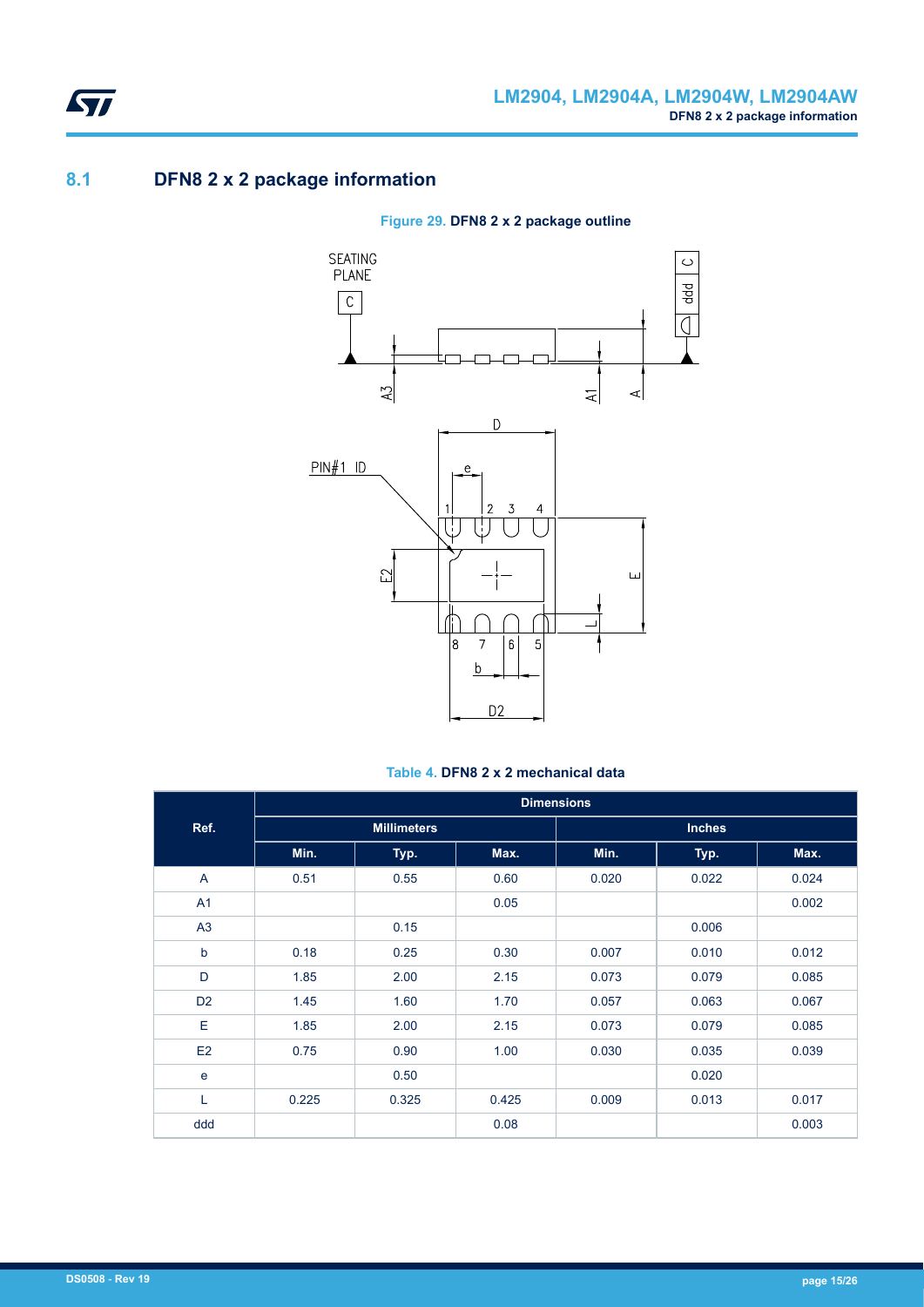<span id="page-15-0"></span>

#### **Figure 30. DFN8 2 x 2 recommended footprint**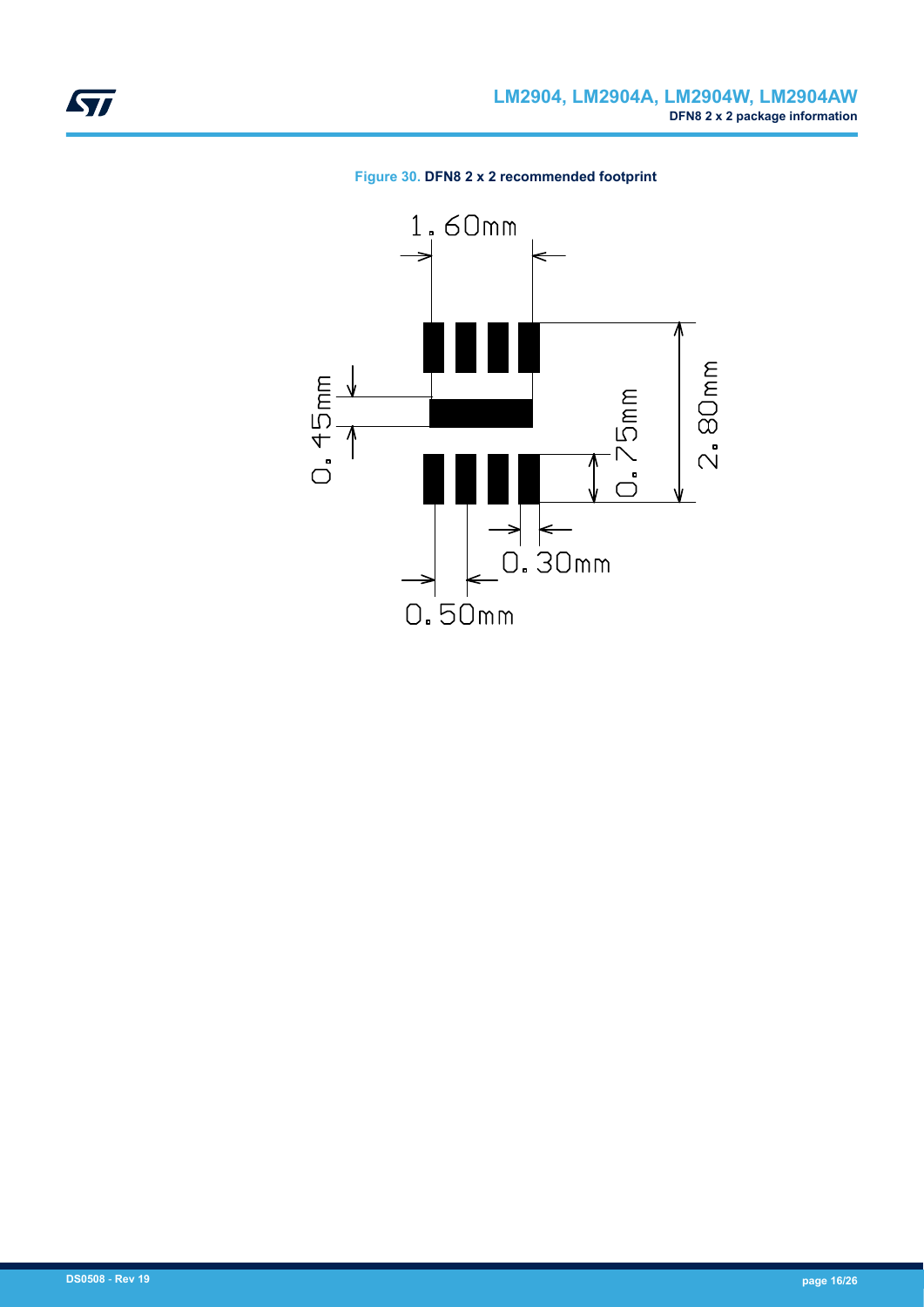### **8.2 MiniSO8 package information**

#### **Figure 31. MiniSO8 package outline**



#### **Table 5. MiniSO8 package mechanical data**

|                | <b>Dimensions</b> |                    |             |               |       |             |  |
|----------------|-------------------|--------------------|-------------|---------------|-------|-------------|--|
| Ref.           |                   | <b>Millimeters</b> |             | <b>Inches</b> |       |             |  |
|                | Min.              | Typ.               | Max.        | Min.          | Typ.  | Max.        |  |
| A              |                   |                    | 1.1         |               |       | 0.043       |  |
| A1             | $\pmb{0}$         |                    | 0.15        | $\mathbf 0$   |       | 0.0006      |  |
| A2             | 0.75              | 0.85               | 0.95        | 0.030         | 0.033 | 0.037       |  |
| $\mathsf b$    | 0.22              |                    | 0.40        | 0.009         |       | 0.016       |  |
| $\mathbf{C}$   | 0.08              |                    | 0.23        | 0.003         |       | 0.009       |  |
| D              | 2.80              | 3.00               | 3.20        | 0.11          | 0.118 | 0.126       |  |
| Е              | 4.65              | 4.90               | 5.15        | 0.183         | 0.193 | 0.203       |  |
| E <sub>1</sub> | 2.80              | 3.00               | 3.10        | 0.11          | 0.118 | 0.122       |  |
| $\mathbf e$    |                   | 0.65               |             |               | 0.026 |             |  |
| L              | 0.40              | 0.60               | 0.80        | 0.016         | 0.024 | 0.031       |  |
| L1             |                   | 0.95               |             |               | 0.037 |             |  |
| L2             |                   | 0.25               |             |               | 0.010 |             |  |
| $\mathsf k$    | $0^{\circ}$       |                    | $8^{\circ}$ | $0^{\circ}$   |       | $8^{\circ}$ |  |
| ccc            |                   |                    | 0.10        |               |       | 0.004       |  |

<span id="page-16-0"></span>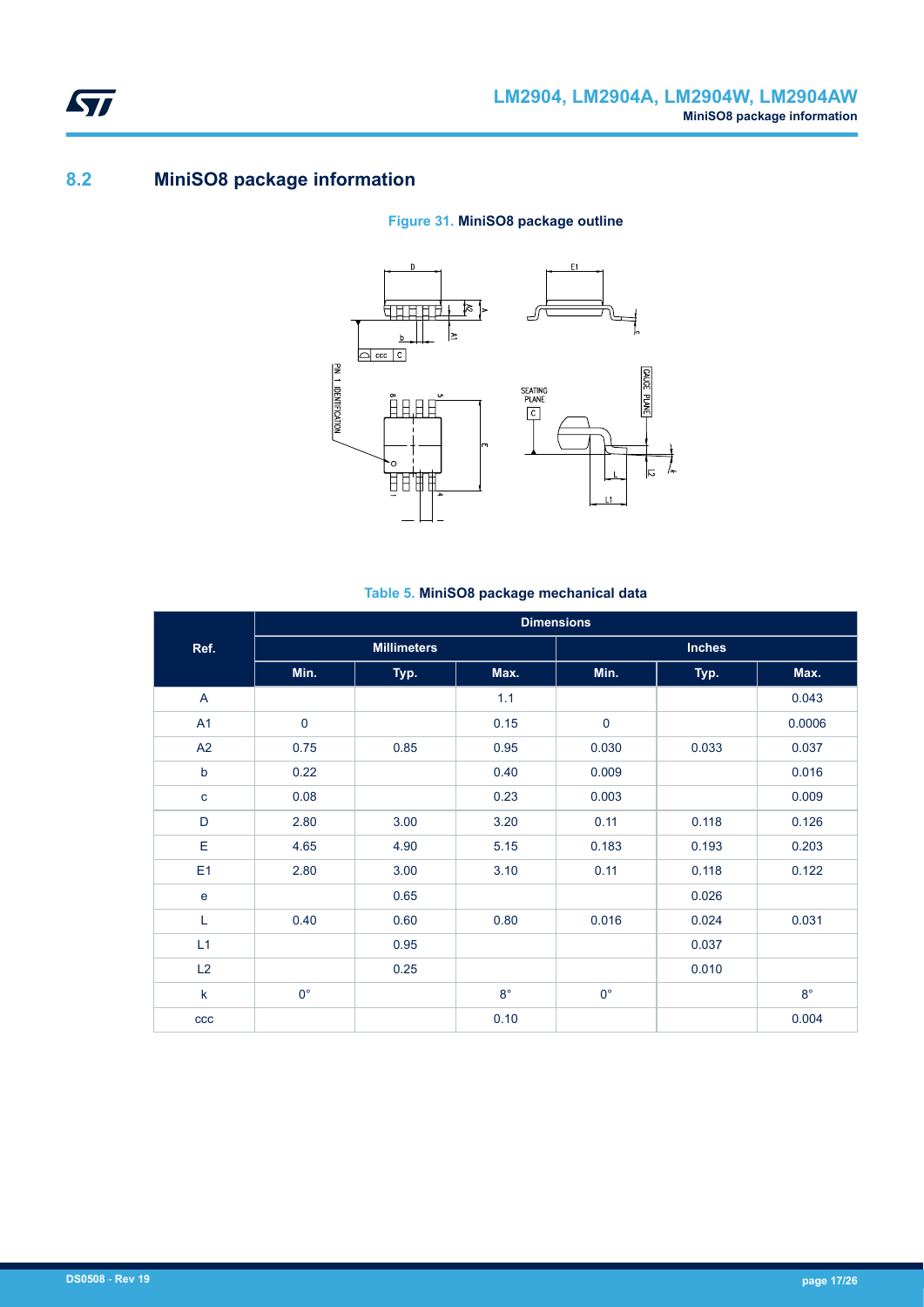### **8.3 TSSOP8 package information**

<span id="page-17-0"></span>ST

#### **Figure 32. TSSOP8 package outline**





#### **Table 6. TSSOP8 package mechanical data**

|                |             |                    |             | <b>Dimensions</b> |               |             |
|----------------|-------------|--------------------|-------------|-------------------|---------------|-------------|
| Ref.           |             | <b>Millimeters</b> |             |                   | <b>Inches</b> |             |
|                | Min.        | Typ.               | Max.        | Min.              | Typ.          | Max.        |
| $\overline{A}$ |             |                    | 1.20        |                   |               | 0.047       |
| A1             | 0.05        |                    | 0.15        | 0.002             |               | 0.006       |
| A2             | 0.80        | 1.00               | 1.05        | 0.031             | 0.039         | 0.041       |
| b              | 0.19        |                    | 0.30        | 0.007             |               | 0.012       |
| $\mathbf{C}$   | 0.09        |                    | 0.20        | 0.004             |               | 0.008       |
| D              | 2.90        | 3.00               | 3.10        | 0.114             | 0.118         | 0.122       |
| E              | 6.20        | 6.40               | 6.60        | 0.244             | 0.252         | 0.260       |
| E1             | 4.30        | 4.40               | 4.50        | 0.169             | 0.173         | 0.177       |
| e              |             | 0.65               |             |                   | 0.0256        |             |
| $\mathsf k$    | $0^{\circ}$ |                    | $8^{\circ}$ | $0^{\circ}$       |               | $8^{\circ}$ |
| L              | 0.45        | 0.60               | 0.75        | 0.018             | 0.024         | 0.030       |
| L1             |             | $\mathbf{1}$       |             |                   | 0.039         |             |
| aaa            |             |                    | 0.10        |                   |               | 0.004       |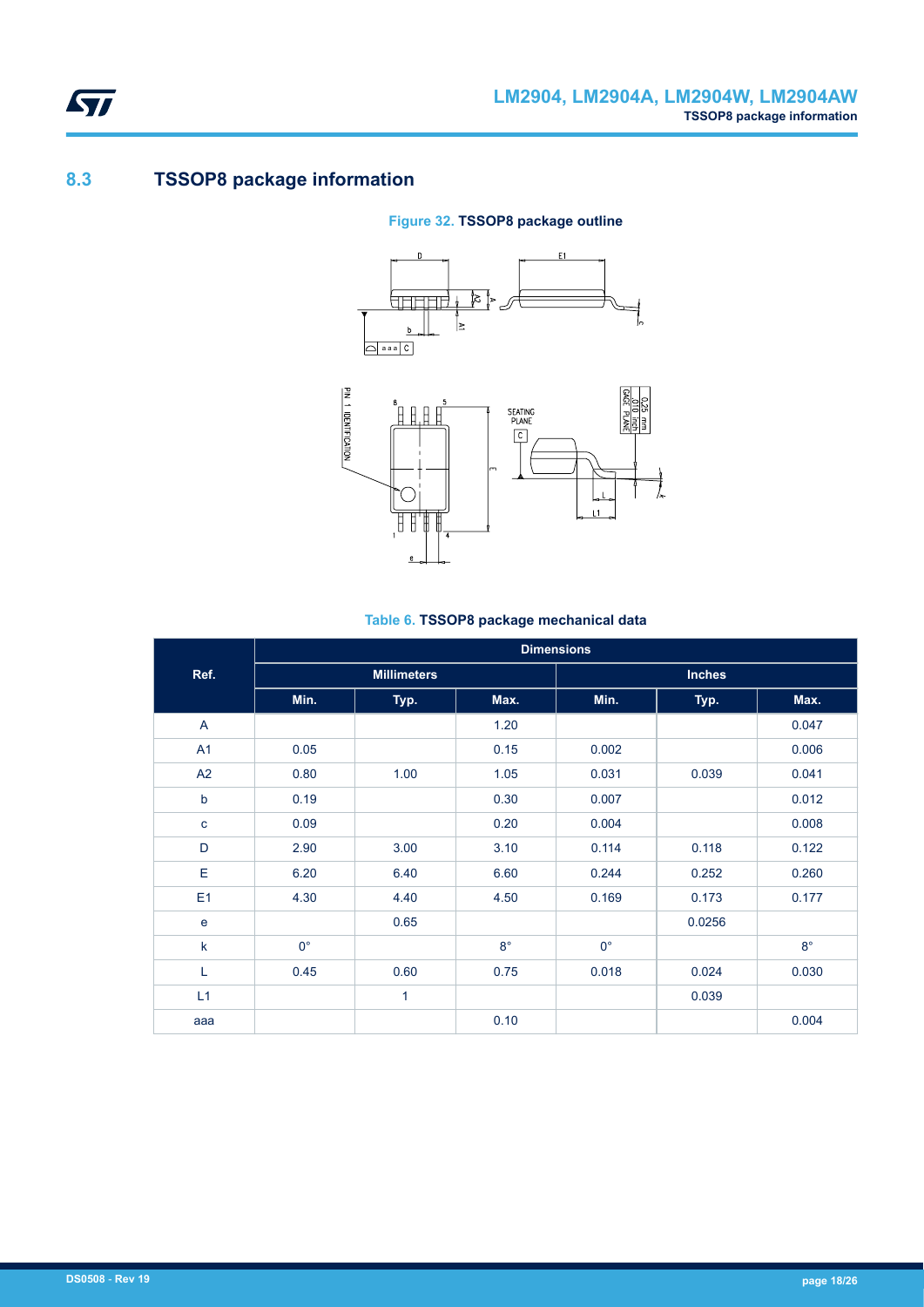

### **8.4 SO8 package information**

<span id="page-18-0"></span>ST

#### **Figure 33. SO8 package outline**





#### **Table 7. SO8 package mechanical data**

|                | <b>Dimensions</b>  |      |           |               |       |           |  |
|----------------|--------------------|------|-----------|---------------|-------|-----------|--|
| Ref.           | <b>Millimeters</b> |      |           | <b>Inches</b> |       |           |  |
|                | Min.               | Typ. | Max.      | Min.          | Typ.  | Max.      |  |
| $\overline{A}$ |                    |      | 1.75      |               |       | 0.069     |  |
| A1             | 0.10               |      | 0.25      | 0.004         |       | 0.010     |  |
| A2             | 1.25               |      |           | 0.049         |       |           |  |
| $\mathsf b$    | 0.28               |      | 0.48      | 0.011         |       | 0.019     |  |
| $\mathbf{C}$   | 0.17               |      | 0.23      | 0.007         |       | 0.010     |  |
| D              | 4.80               | 4.90 | 5.00      | 0.189         | 0.193 | 0.197     |  |
| Е              | 5.80               | 6.00 | 6.20      | 0.228         | 0.236 | 0.244     |  |
| E <sub>1</sub> | 3.80               | 3.90 | 4.00      | 0.150         | 0.154 | 0.157     |  |
| e              |                    | 1.27 |           |               | 0.050 |           |  |
| h              | 0.25               |      | 0.50      | 0.010         |       | 0.020     |  |
| Г              | 0.40               |      | 1.27      | 0.016         |       | 0.050     |  |
| L1             |                    | 1.04 |           |               | 0.040 |           |  |
| $\mathsf k$    | $0^{\circ}$        |      | $8^\circ$ | $0^{\circ}$   |       | $8^\circ$ |  |
| ccc            |                    |      | 0.10      |               |       | 0.004     |  |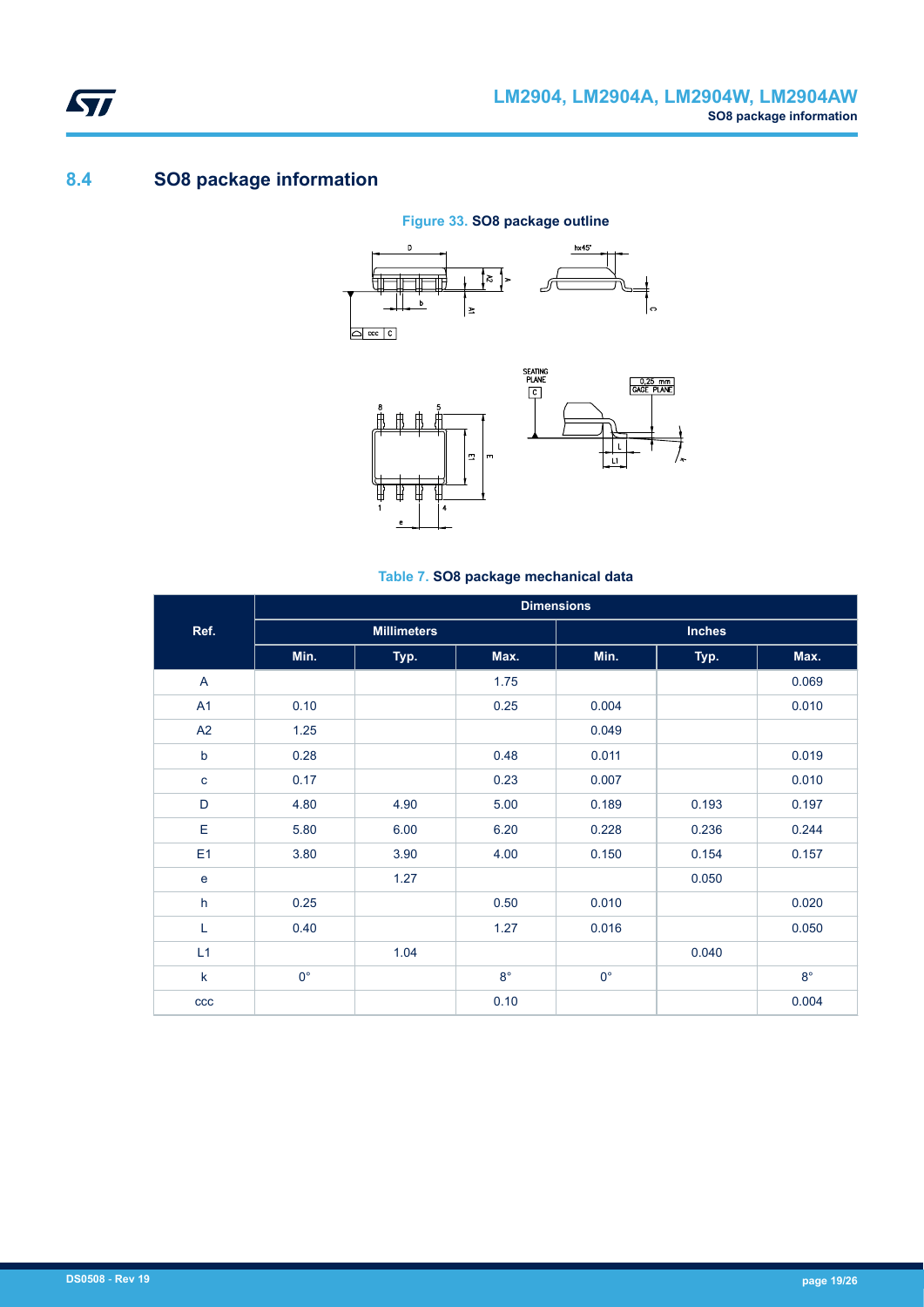<span id="page-19-0"></span>

# **9 Ordering information**

| Order code                | <b>Temperature range</b>             | Package                          | <b>Packing</b> | <b>Marking</b>   |
|---------------------------|--------------------------------------|----------------------------------|----------------|------------------|
| LM2904D                   |                                      | SO <sub>8</sub>                  | Tube           |                  |
| <b>LM2904DT</b>           |                                      | SO <sub>8</sub>                  |                | 2904             |
| <b>LM2904PT</b>           |                                      | TSSOP8                           |                |                  |
| <b>LM2904ST</b>           |                                      | MiniSO8                          |                | K403             |
| LM2904Q2T                 |                                      | <b>DFN8 2x2</b>                  |                | K <sub>1</sub> Y |
| LM2904YDT <sup>(1)</sup>  |                                      |                                  | Tape and reel  | 2904Y            |
| LM2904AYDT <sup>(1)</sup> |                                      | SO8 (automotive grade level)     |                | 2904AY           |
| LM2904YPT <sup>(1)</sup>  | -40 $^{\circ}$ C to 125 $^{\circ}$ C |                                  |                | 2904Y            |
| LM2904AYPT <sup>(1)</sup> |                                      | TSSOP8 (automotive grade level)  |                | 904AY            |
| LM2904YST <sup>(1)</sup>  |                                      | MiniSO8 (automotive grade level) |                | K409             |
| LM2904WDT                 |                                      | SO <sub>8</sub>                  |                | 2904W            |
| LM2904WYDT $(1)$          |                                      | SO8 (automotive grade level)     |                | 2904WY           |
| LM2904WYPT (1)            |                                      |                                  |                | K04WY            |
| LM2904AWYPT $(1)$         |                                      | TSSOP8 (automotive grade level)  |                | K05WY            |

**Table 8. Order codes**

*1. Qualified and characterized according to AEC Q100 and Q003 or equivalent, advanced screening according to AEC Q001 & Q 002 or equivalent.*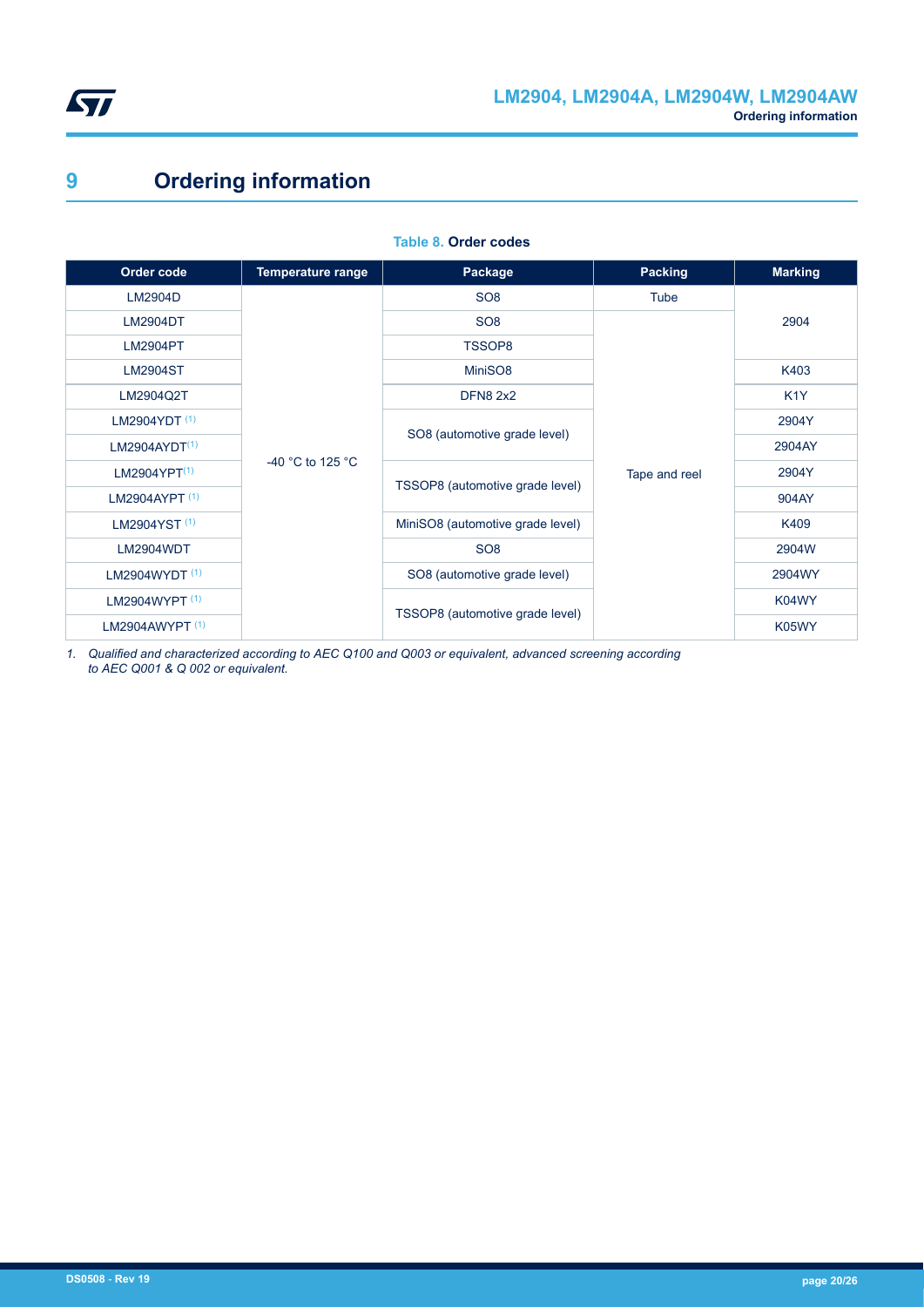# <span id="page-20-0"></span>**Revision history**

| <b>Date</b> | <b>Revision</b> | <b>Changes</b>                                                                                                                                                             |
|-------------|-----------------|----------------------------------------------------------------------------------------------------------------------------------------------------------------------------|
| 02-Jan-2002 | 1               | Initial release.                                                                                                                                                           |
|             |                 | PPAP references inserted in the datasheet, see Table 9 on page 21.                                                                                                         |
| 20-Jun-2005 | 2               | ESD protection inserted in Table 1 on page 5.                                                                                                                              |
| 10-Oct-2005 | 3               | PPAP part numbers added in Table 9 on page 21.                                                                                                                             |
|             |                 | Pin connections identification added on cover page figure.                                                                                                                 |
| 12-Dec-2005 | 4               | Thermal resistance junction to case information added see Table 1 on page 5.                                                                                               |
| 01-Feb-2006 | 5               | Maximum junction temperature parameter added in Table 1 on page 5.                                                                                                         |
| 02-May-2006 | 6               | Minimum slew rate parameter in temperature Table 3 on page 7.                                                                                                              |
| 13-Jul-2006 | $\overline{7}$  | Modified ESD values and added explanation on V <sub>CC</sub> , V <sub>id</sub> in Table 1 on page 5. Added macromodel<br>information.                                      |
|             |                 | Modified ESD/HBM values in Table 1 on page 5.                                                                                                                              |
| 28-Feb-2007 | 8               | Updated MiniSO8 package information.                                                                                                                                       |
|             |                 | Added note relative to automotive grade level part numbers in Table 9 on page 21.                                                                                          |
|             |                 | Power dissipation value corrected in Table 1: Absolute maximum ratings.                                                                                                    |
|             |                 | Table 2: Operating conditions added.                                                                                                                                       |
| 18-Jun-2007 | 9               | Equivalent input noise voltage parameter added in Table 3.                                                                                                                 |
|             |                 | Electrical characteristics curves updated. Figure 19: Phase margin vs capacitive load added.                                                                               |
|             |                 | Section 6: Package information updated.                                                                                                                                    |
|             |                 | Removed power dissipation parameter from Table 1: Absolute maximum ratings.                                                                                                |
| 18-Dec-2007 | 10              | Removed V <sub>opp</sub> from electrical characteristics in Table 3.                                                                                                       |
|             |                 | Corrected MiniSO8 package mechanical data in Section 6.4: MiniSO8 package information.                                                                                     |
|             |                 | Added table of contents.                                                                                                                                                   |
| 08-Apr-2008 | 11              | Corrected the scale of Figure 7 (mA not µA).                                                                                                                               |
|             |                 | Corrected SO8 package information.                                                                                                                                         |
|             |                 | Added input current information in Table 1: Absolute maximum ratings.                                                                                                      |
| 02-Jun-2009 | 12 <sup>2</sup> | Added L1 parameters in Table 6: SO8 package mechanical data.                                                                                                               |
|             |                 | Added new order codes, LM2904AYD/DT, LM2904AYPT and LM2904AYST in Table 9: Order<br>codes.                                                                                 |
|             |                 | Added LM2904A on cover page.                                                                                                                                               |
| 13-Apr-2010 | 13              | Corrected footnote (5) in Table 1: Absolute maximum ratings.                                                                                                               |
|             |                 | Removed order code LM2904AYST from Table 9: Order codes.                                                                                                                   |
|             |                 | Removed macromodel from Chapter 5 (now available on www.st.com).                                                                                                           |
| 24-Jan-2012 | 14              | Added DFN8 2 x 2 mm package information in Chapter 6 and related order codes in Chapter 7.                                                                                 |
|             |                 | Removed LM2904YD and LM2904AYD order codes from Table 9.                                                                                                                   |
|             |                 | Changed note for LM2904YST order code in Table 9.                                                                                                                          |
|             |                 | Updated: marking info for LM2904AYPT, package silhouette drawings in the cover page, $\Delta V_{io}/\Delta T$<br>and $\Delta I_{io}/\Delta T$ symbols in Table 3 on page 7 |
| 24-Jan-2014 | 15              | Added: ESD info in Features section and Section 2: Package pin connections                                                                                                 |
|             |                 | Removed: LM2904N from Table 9: Order codes.                                                                                                                                |
| 02-Oct-2015 | 16              | Figure 1: Schematic diagram (1/2 LM2904, LM2904A): updated                                                                                                                 |

### **Table 9. Document revision history**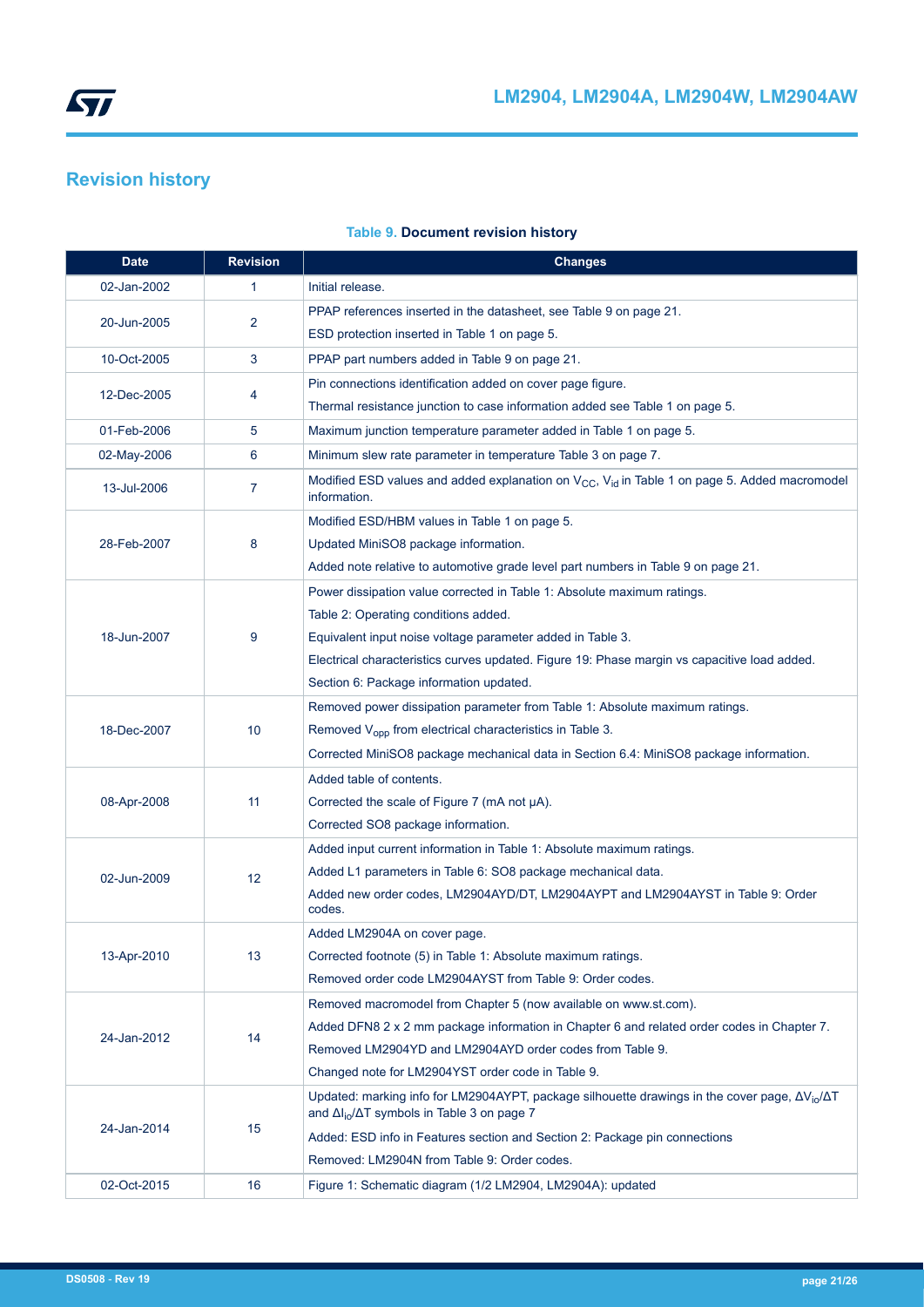

| <b>Date</b> | <b>Revision</b> | <b>Changes</b>                                                                                                                                                                                                                                                                                                                                                  |
|-------------|-----------------|-----------------------------------------------------------------------------------------------------------------------------------------------------------------------------------------------------------------------------------------------------------------------------------------------------------------------------------------------------------------|
| 16-Feb-2016 | 17              | Updated layout<br>Removed "plastic micropackage" from SO8 and DFN8 2x2 package silhouettes; removed "thin<br>shrink small outline package" from TSSOP8 package silhouette<br>Table 3: unit of $V_{\Omega}$ parameter changed from "V" to 'mV"<br>DFN8 2x2 package information: updated "L"<br>TSSOP8 package information: "aaa" is a typ. value not a max value |
| 15-Feb-2019 | 18              | Added new part numbers LM2904W, LM2904AW, Figure 2. Schematic diagram (LM2904W,<br>LM2904AW) and Table 2. Operating conditions.<br>Updated: Table 1. Absolute maximum ratings, Section 4 Electrical characteristics and Section 9<br>Ordering information                                                                                                       |
| 26-Apr-2021 | 19              | Added new I <sub>in</sub> row parameter in Table 1. Absolute maximum ratings.                                                                                                                                                                                                                                                                                   |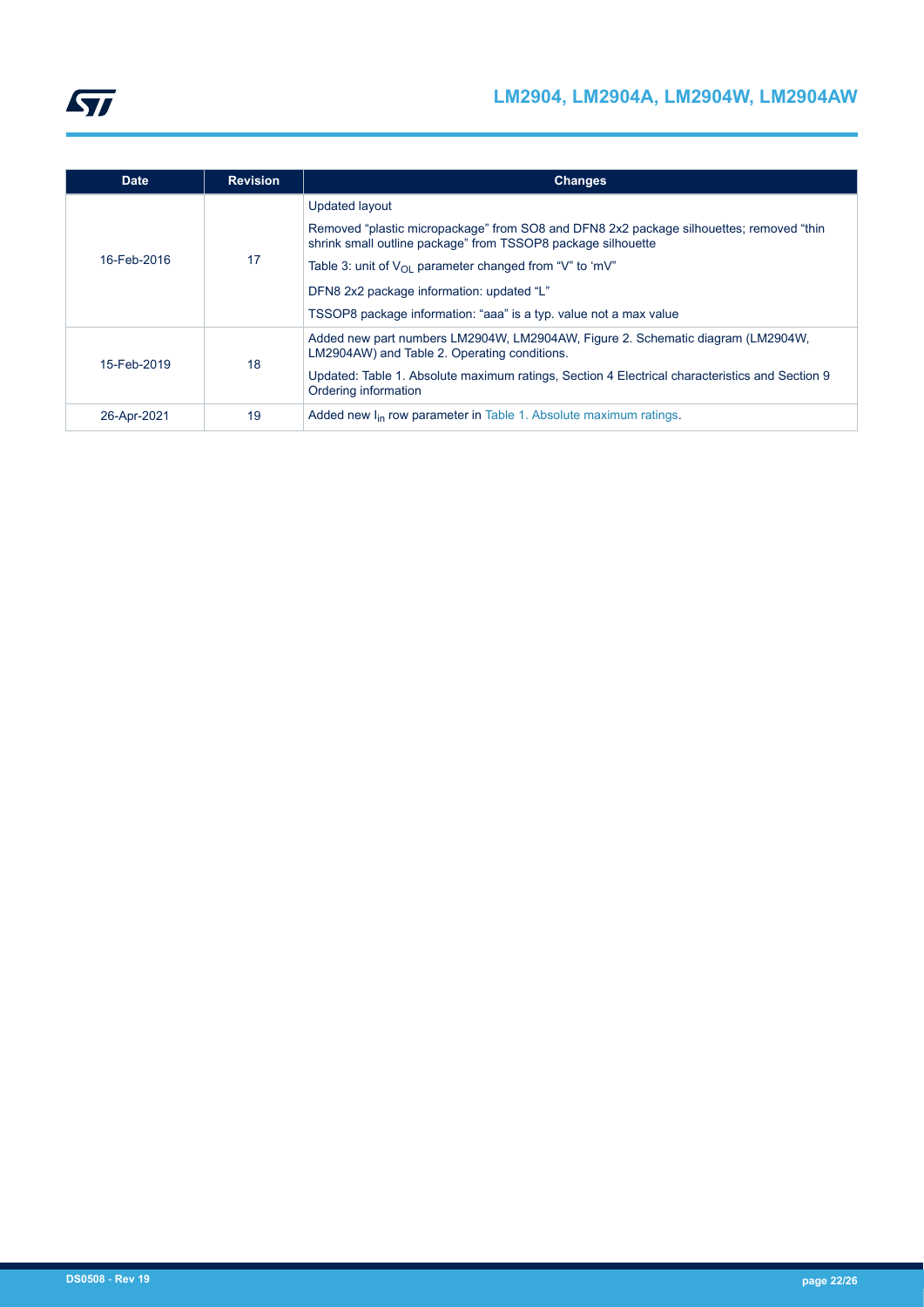

# **Contents**

| 1                       |     |                                                     |  |  |
|-------------------------|-----|-----------------------------------------------------|--|--|
| $\mathbf{2}$            |     |                                                     |  |  |
| $\mathbf{3}$            |     | Absolute maximum ratings and operating conditions 4 |  |  |
| $\overline{\mathbf{4}}$ |     |                                                     |  |  |
| 5                       |     |                                                     |  |  |
| 6                       |     |                                                     |  |  |
| $\overline{7}$          |     |                                                     |  |  |
| 8                       |     |                                                     |  |  |
|                         | 8.1 |                                                     |  |  |
|                         | 8.2 |                                                     |  |  |
|                         | 8.3 |                                                     |  |  |
|                         | 8.4 |                                                     |  |  |
| 9                       |     |                                                     |  |  |
|                         |     |                                                     |  |  |
|                         |     |                                                     |  |  |
|                         |     |                                                     |  |  |
|                         |     |                                                     |  |  |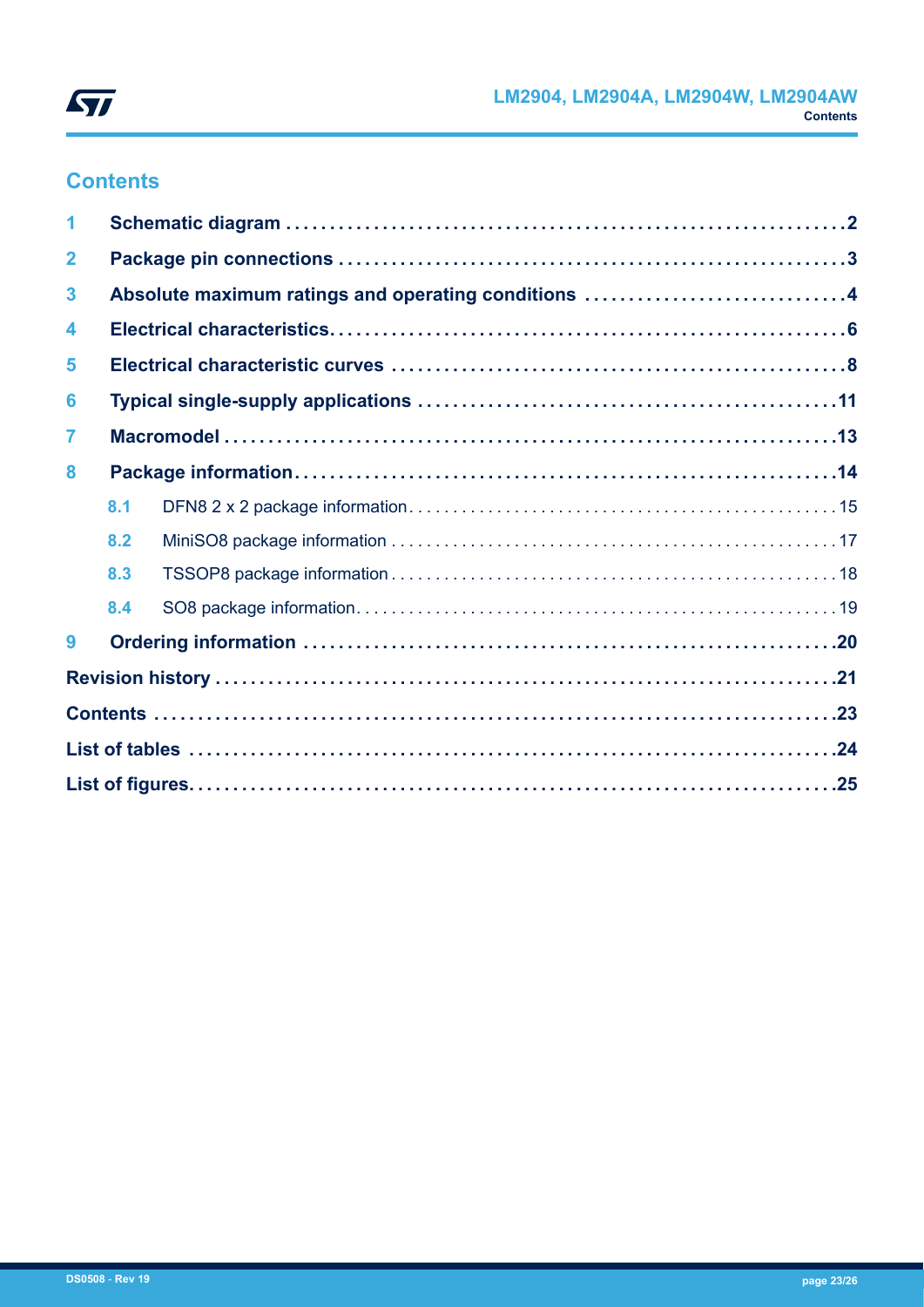# <span id="page-23-0"></span>**List of tables**

|          | Table 3. $V_{CC}$ + = 5 V, V <sub>CC</sub> = ground, V <sub>O</sub> = 1.4 V, R <sub>L</sub> connected to GND, T <sub>amb</sub> = 25 °C (unless otherwise specified) 6 |  |
|----------|-----------------------------------------------------------------------------------------------------------------------------------------------------------------------|--|
| Table 4. |                                                                                                                                                                       |  |
| Table 5. |                                                                                                                                                                       |  |
|          |                                                                                                                                                                       |  |
| Table 7. |                                                                                                                                                                       |  |
| Table 8. |                                                                                                                                                                       |  |
|          |                                                                                                                                                                       |  |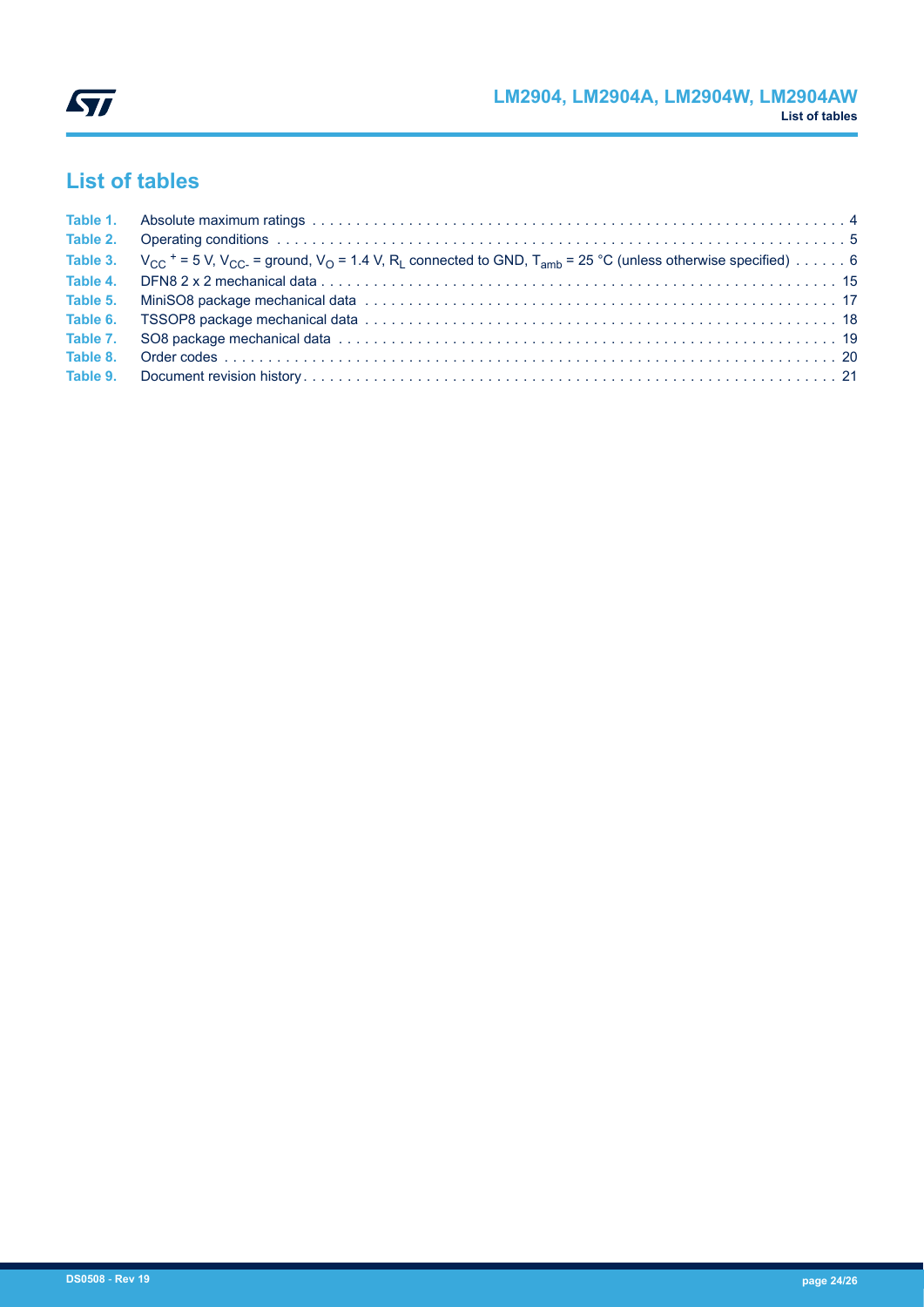<span id="page-24-0"></span>

# **List of figures**

| Figure 1.  |  |
|------------|--|
| Figure 2.  |  |
| Figure 3.  |  |
| Figure 4.  |  |
| Figure 5.  |  |
| Figure 6.  |  |
| Figure 7.  |  |
| Figure 8.  |  |
| Figure 9.  |  |
| Figure 10. |  |
| Figure 11. |  |
| Figure 12. |  |
| Figure 13. |  |
| Figure 14. |  |
| Figure 15. |  |
| Figure 16. |  |
| Figure 17. |  |
| Figure 18. |  |
| Figure 19. |  |
| Figure 20. |  |
| Figure 21. |  |
| Figure 22. |  |
| Figure 23. |  |
| Figure 24. |  |
| Figure 25. |  |
| Figure 26. |  |
| Figure 27. |  |
| Figure 28. |  |
| Figure 29. |  |
| Figure 30. |  |
| Figure 31. |  |
| Figure 32. |  |
| Figure 33. |  |